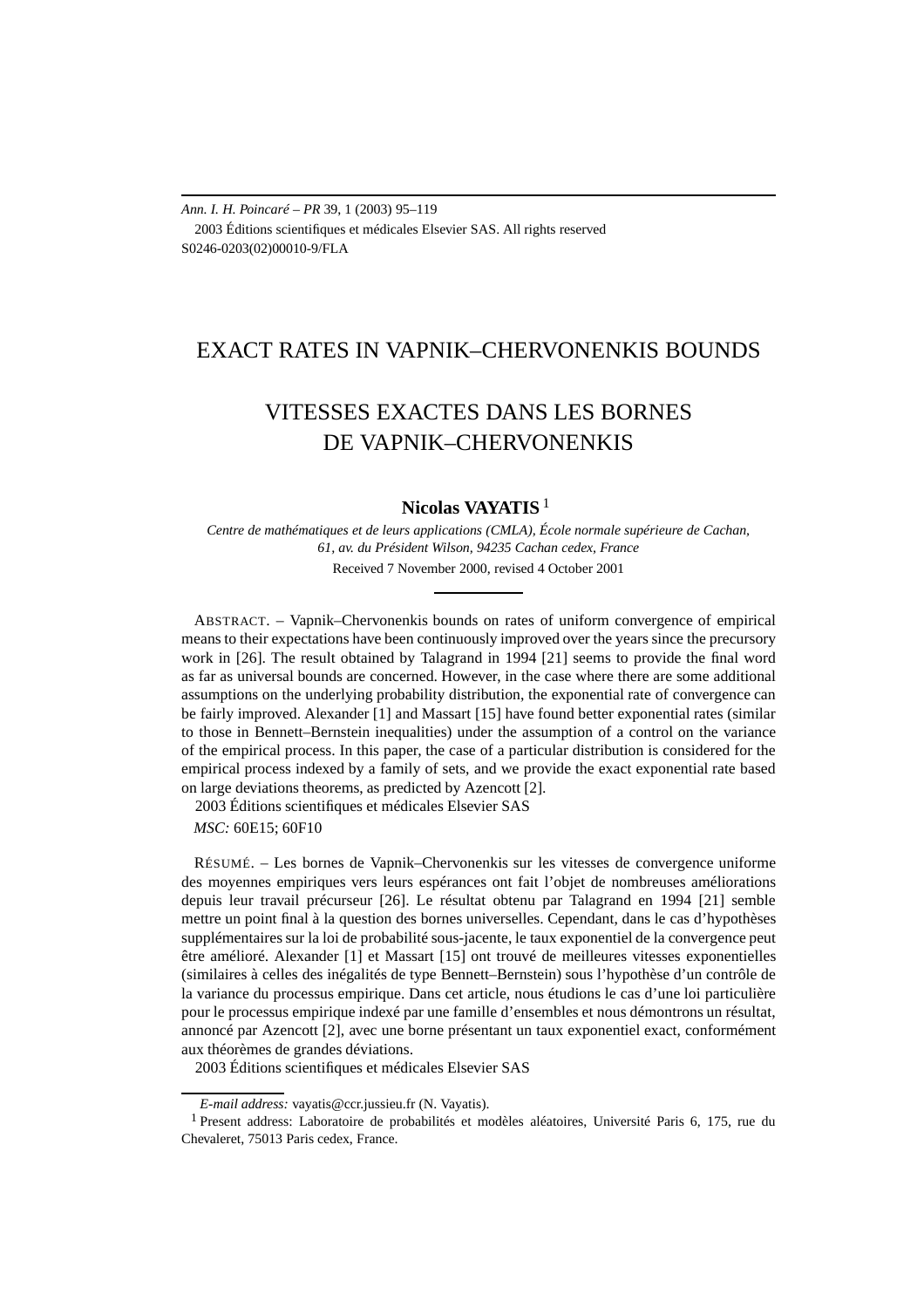#### **1. Introduction and motivations**

Let  ${X_i}_{i \in \mathbb{N}}$  be a sequence of independent random variables with distribution  $\mu$  on a Polish space  $(X, \mathcal{B})$  where  $\mathcal{B}$  is the Borel  $\sigma$ -algebra. We denote by  $\mu_n = (\sum_{i=1}^n \delta_{X_i})/n$ the corresponding empirical measure. We consider a countable and totally bounded (for the symmetric difference metric) family  $\Gamma$  of measurable sets of  $\mathcal{X}$ , with finite Vapnik– Chervonenkis (VC) dimension *V* .

We recall that a set T in a metric space T is *totally bounded* if, for every  $\lambda$ , there exists a finite number of closed balls of radius  $\lambda$  covering *B* (a  $\lambda$ *-covering* of *B*). The *VC dimension* of a family of sets  $\Gamma$  is defined as the largest integer *k* such that for some set *E* of *k* points, any subset of *E* is obtained as the intersection between *E* and some set  $C$  of  $\Gamma$ .

In the present paper, we shall examine the uniform deviation over  $\Gamma$  of the empirical measure  $\mu_n$  from its expectation  $\mu$ . Our main object of interest will be the following probability tail

$$
\rho(\Gamma, \mu, n, \varepsilon) = \Pr\{\sup_{C \in \Gamma} |\mu_n(C) - \mu(C)| > \varepsilon\}.
$$
 (1)

Such a probability tail is known to tend to zero as the sample size *n* approaches infinity under the assumption that the family  $\Gamma$  is reasonably small (this is the Glivenko–Cantelli problem, see e.g. [7]). But a challenging issue is also the computation of the rates at which this uniform convergence is achieved. We insist on the fact that finding sharp rates is not mere sophistication and it has a tremendous impact on the applications in the field of machine learning. Indeed, VC bounds are closely related to the error bounds on generalization of learning algorithms like neural networks. Such theoretical results actually provide an important tool in the design of learning structures and the prediction of their performance (see [25]). Pioneering work on is due to Vapnik and Chervonenkis [26,27] who extended classical results of Kiefer [12], and Dvoretzsky, Kiefer and Wolfowitz [8] (see also [15] for a consistent review). Since then, many techniques have been developped in empirical process theory in order to improve these Vapnik–Chervonenkis (VC) inequalities. The general structure for VC bounds is the following: there is an *M* such that, for  $n\varepsilon^2 > M$ , we have

$$
\rho(\Gamma, \mu, n, \varepsilon) \leqslant K \left( n \varepsilon^2 \right)^{\tau} \exp\{-n \, \phi(\varepsilon)\},\tag{2}
$$

where *K* is a multiplicative constant,  $\tau$  is the power of the polynomial term which reflects the *capacity* of the family  $\Gamma$  (in some way, it is related to a complexity index, e.g. the VC dimension of the family  $\Gamma$ ), and  $\phi(\varepsilon)$  is the exponential rate of convergence.

In order to discuss previous results and find out what the "best"  $K$ ,  $\tau$  and  $\phi(\varepsilon)$  are, we have to point out that there are various assumptions that can be made on the *a priori* knowledge that we have on the underlying distribution  $\mu$ :

- (1) Universal (or distribution-free) case (HVT) it is assumed that  $\mu$  can be *any* probability distribution on  $\mathcal{M}_1(\mathcal{X})$ .
- (2) Control-of-the-variance assumption (ALMA) there exists a constant  $\sigma^2$  such that

$$
\sup_{C \in \Gamma} \mu(C) \big( 1 - \mu(C) \big) \leq \sigma^2 < \frac{1}{4}.\tag{3}
$$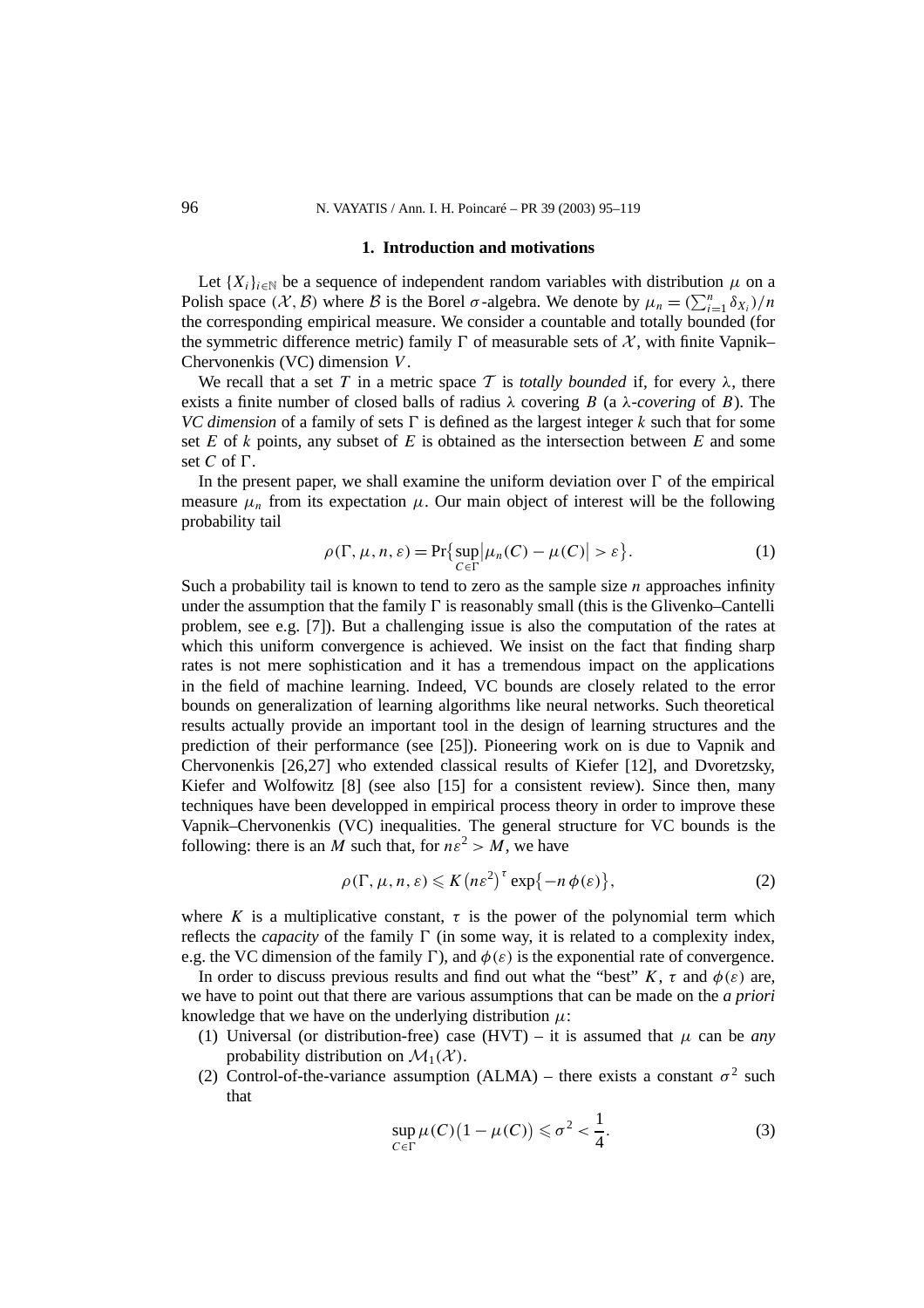(3) Distribution-dependent case (DD) – we assume that we know exactly the particular distribution  $\mu$  that underlies the data.

Note that these three types of assumptions correspond to different exponential rates like in the classical case of the deviation of the empirical mean from its expected value. Assumption  $HVT^2$  leads to Hoeffding's exponential rate, Assumption ALMA<sup>3</sup> gives Bennett–Bernstein rates, and Assumption DD corresponds to the exact rate of Chernoff's bound (as confirmed by large deviations theory). We insist on the fact that *the issue of providing sharp exponential rates is prior to the question of getting a "good" polynomial factor*.

The Assumption HVT has been considered by Vapnik and Chervonenkis [26], Vapnik [23], Devroye [5], Pollard [18], Parrondo and van den Broek [17], Lugosi [14], Talagrand [21]. The best exponential rate in that case corresponds to Hoeffding's inequality where  $\phi(\varepsilon) = 2\varepsilon^2$  (first obtained by Devroye in [5]), and the best polynomial power of  $\tau = V - 1/2$  was obtained, at the cost of significant breakthroughs in empirical processes theory, by Talagrand in [21].

The case of Assumption ALMA has been mainly carried out by Alexander [1] and Massart [15]. Massart establishes a bound with

$$
\phi(\varepsilon) = \frac{\varepsilon^2}{2(\sigma^2 + \frac{\sigma}{\sqrt{n}}(3\sigma + \varepsilon\sqrt{n}))}
$$
(4)

and  $\tau = 3V$ . Alexander proves a similar result with general exponential rate involving the variance of the empirical process but with a huge capacity term ( $\tau = 2^{12}V$ !). There are some hints and proof sketches on how to improve these results regarding to the polynomial factor which have been provided by Talagrand in [21].

The purpose of this paper is to investigate the case where Assumption DD is adopted. As pointed out by Azencott [2], the exponential rate which is expected is the one of Sanov's theorem (see e.g. [4]) involving the Kullback information. Indeed, this result has been proved in a large deviations setting (asymptotically on a logarithmic scale) by Wu in [30] for the functional case. We propose to make an accurate statement of the bound in the case of empirical processes indexed by sets and to prove a non-asymptotic result reflecting the general structure of VC bounds.

Indeed, this investigation was motivated by our empirical study on VC bounds and VC dimension in [29]. In this experimental work, our goal was to test the very structure of VC bounds for particular distributions through computer simulations. Our idea (following the general, but incomplete, approach of [28]) was basically to estimate the probability tail  $\rho(\Gamma, \mu, n, \varepsilon)$ , and then fit the results with the explicit formula given in the bound (2). It is worth noticing that if one has a precise knowledge of the exponential rate  $\phi(\varepsilon)$  (this indeed is the most crucial issue for the success of these experiments!), it is then possible to estimate precisely both the complexity index  $\tau$  and the multiplicative constant *K* (see [29] for details and examples). This methodology provides an interesting machinery for testing conjectures about the quantities involved in VC bounds.

<sup>2</sup> HVT stands for Hoeffding–Vapnik–Talagrand.

<sup>3</sup> ALMA stands for ALexander–MAssart.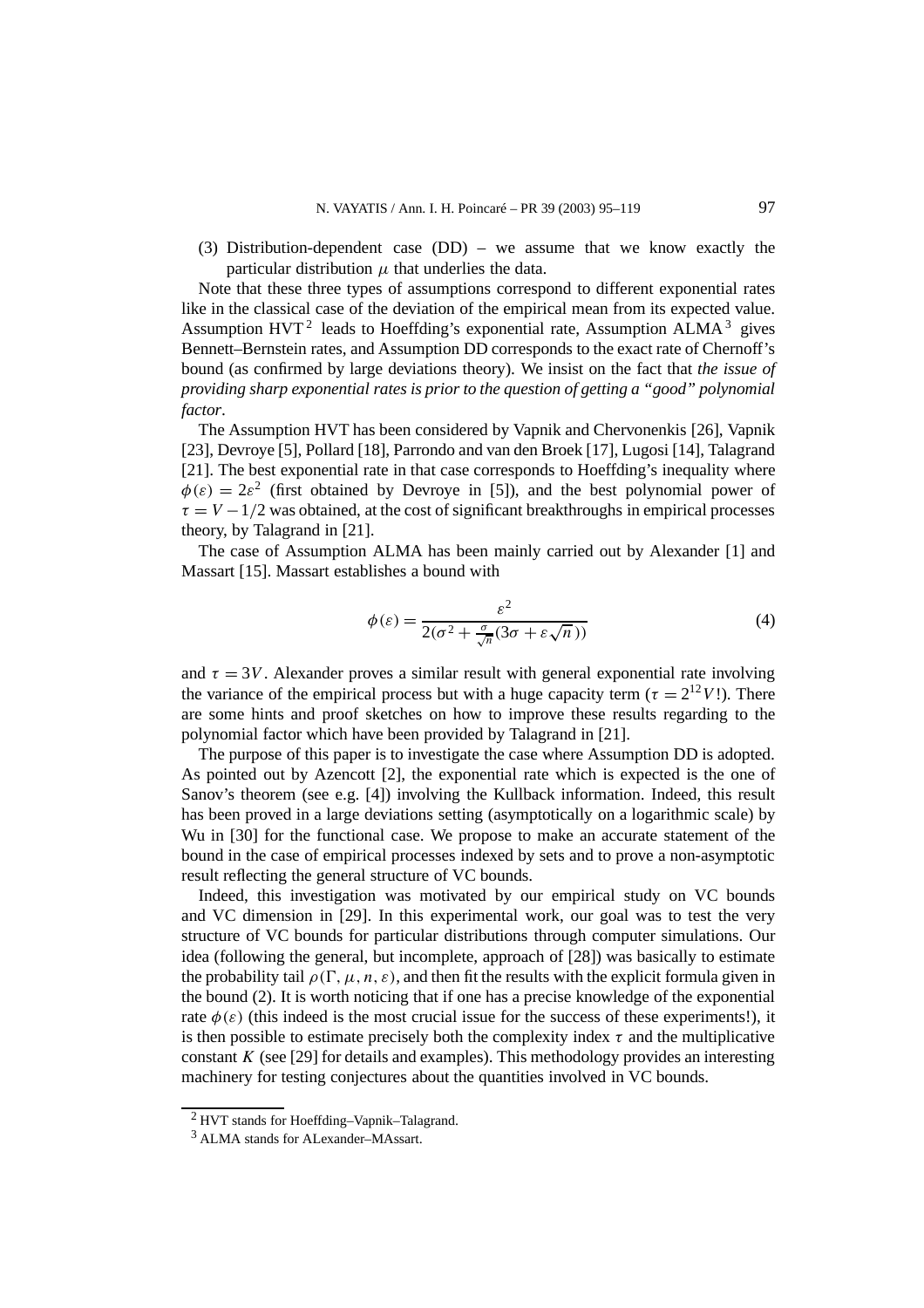*Remark* 1.1. – The distribution-dependent VC bounds which are presented in statistical learning literature, in [24] and [25] for instance, refer to different complexity concepts (VC entropy or annealed entropy), but not to the exponential rate.

*Remark* 1.2. – Except in some very particular cases (see [16]), the multiplicative constants in such bounds are very difficult to control. In this work, we are not concerned about these constants. However, we have proposed in [29] a simulation protocol which leads to sharp empirical estimations of the constant *K*.

**Notations.** We need to introduce the *Kullback information function* for Bernoulli distributions which we denote by *H*.

$$
\forall q, p \in (0, 1), \quad H(q, p) = q \ln \left( \frac{q}{p} \right) + (1 - q) \ln \left( \frac{1 - q}{1 - p} \right).
$$
 (5)

We recall the standard *Chernoff bound* on large deviations.

$$
\forall C \in \Gamma, \quad \Pr\{\mu_n(C) - \mu(C) > \varepsilon\} \leqslant \exp\{-nH(\mu(C) + \varepsilon, \mu(C))\},\tag{6}
$$

$$
\forall C \in \Gamma, \quad \Pr\{\mu(C) - \mu_n(C) > \varepsilon\} \leqslant \exp\{-nH(\mu(C) - \varepsilon, \mu(C))\}.\tag{7}
$$

As we consider the two-sided probability tail, we will have to consider the "worst" of these two exponential rates, as being the *exact exponential rate*. We shall denote it by  $\Lambda_a(\varepsilon)$ .

$$
\forall q \in (\varepsilon, 1 - \varepsilon), \quad \Lambda_q(\varepsilon) = H(q + \varepsilon, q) \wedge H(q - \varepsilon, q). \tag{8}
$$

Another important concept is the one of *critical value* of the family  $\Gamma$ . We introduce the range *J* of values of the mass of the elements *C* of  $\Gamma$  with respect to the distribution *µ*.

$$
J = \{q = \mu(C): C \in \Gamma\}.
$$
\n(9)

DEFINITION 1.3. – *We define the* critical values  $p_c$  *of*  $\Gamma$  *with respect to the distribution*  $\mu$  *as the values which minimize the function*  $q \rightarrow \Lambda_q(\varepsilon)$  *over the set J*.

The reader should be warned that the constant  $K$  is used repeatedly, but, for notational convenience, its value is not fixed. This constant depends indeed on  $\Gamma$  (through its VC dimension  $V$ ) but we have not captured, in the present work, the type of dependency which is involved  $4$ 

#### **2. Main results**

In this work, we have investigated the two general proof methods which have been developed in proving rates of convergence for empirical processes (cf. [18,6], for methodological inventories). The purpose of both methods is to make the supremum tractable. The *approximation method* allows to reduce the family  $\Gamma$  to a finite approximating family. The *combinatorial method* is based on symmetrization argument allowing to consider the trace of  $\Gamma$  on a fixed sample.

<sup>4</sup> However, our empirical study in [29] provides some insights on this issue.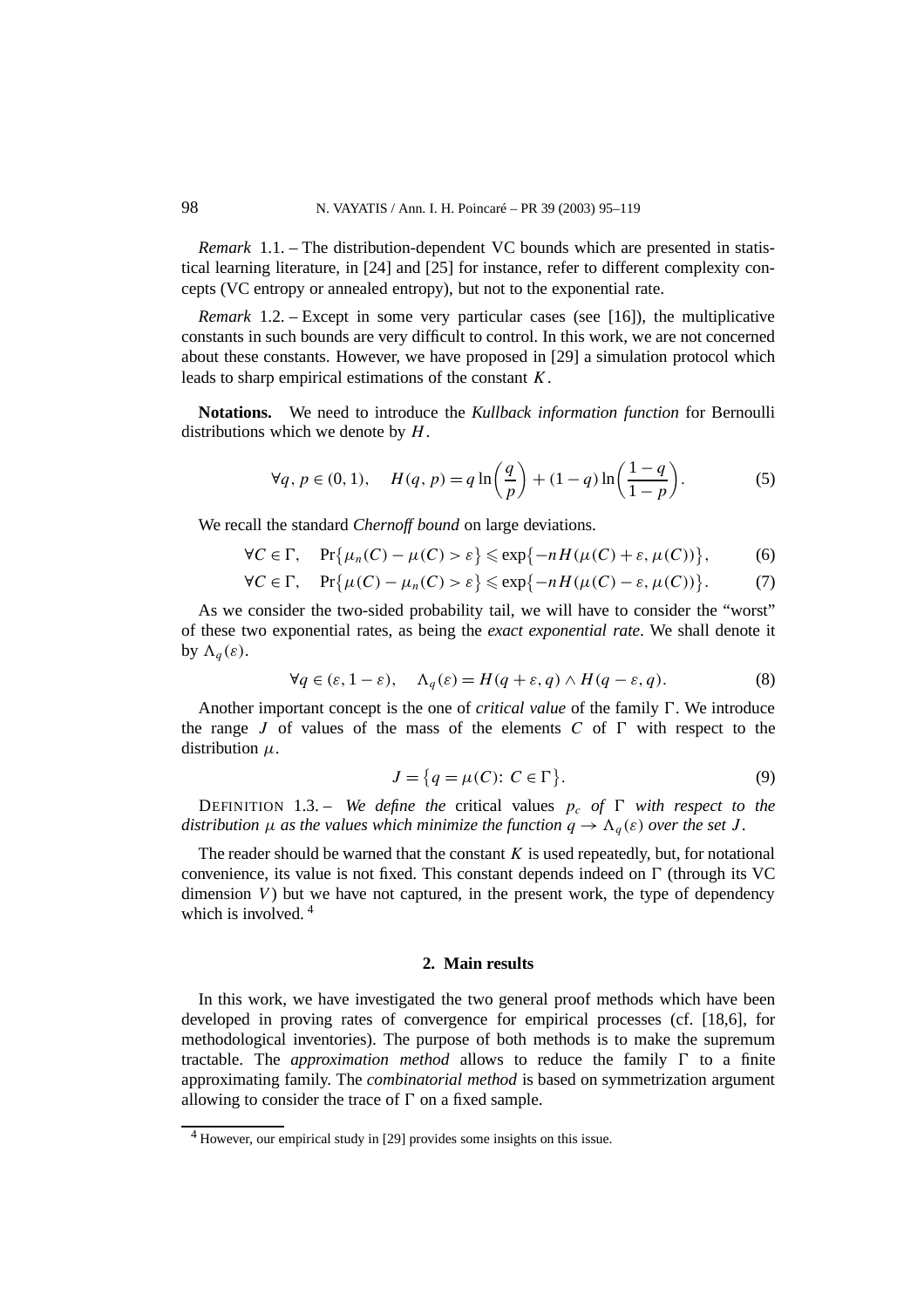Our main theorem follows the line of proof of the original Vapnik–Chervonenkis paper [26] and the improved version provided by Devroye [5]. This result indicates the exact exponential rate for empirical processes indexed by classes of sets. In order to keep track of this correct rate, some sophistications were needed and we used abusively some techniques from the work of Talagrand in [21].

**THEOREM** 2.1. – *Given*  $\varepsilon > 0$ , let *p* be a critical value of  $\Gamma$  with respect to the *distribution µ. We have*

$$
p := p(\varepsilon) = \underset{q \in J}{\arg \min} \Lambda_q(\varepsilon).
$$

*There exists some constant K such that, for any n, and ε small enough,*

$$
\Pr\{\sup_{C \in \Gamma} |\mu_n(C) - \mu(C)| > \varepsilon\} \leqslant Kn^{3V + 21} \exp\{-n\Lambda_p(\varepsilon)\}.
$$
 (10)

*Remark* 2.2. – In this result, the polynomial factor is in "*n*" instead of the typical *Remark 2.2.* – in this result, the polynomial factor is in *n* instead of the typical " $n\varepsilon^2$ " (we recall that  $M = \varepsilon \sqrt{n}$  is the "natural" variable in the study of such probability tails). This means actually that the bound is trivial in the case of  $\varepsilon$  being of the order tans). This means actually that the bound is trivial in the case of  $\varepsilon$  being of the order  $1/\sqrt{n}$ . The VC bound obtained in the theorem becomes active for  $\varepsilon$  at least of the order  $\sqrt{\frac{\log n}{n}}$ , and, in particular, for  $\varepsilon$  fixed.

*Remark* 2.3. – By slightly modifying the end of the proof, we can get a polynomial factor in  $n\varepsilon^2$ , but we come up with a condition like  $n\varepsilon^3$  large enough which seems to be a weaker result. We thus have, with the same assumptions as in the theorem, that there exists some constants *K* and *M* such that, for  $\varepsilon$  small enough, and for  $n\varepsilon^3 > M$ ,

$$
\Pr\{\sup_{C \in \Gamma} |\mu_n(C) - \mu(C)| > \varepsilon\} \leqslant K\left(n\varepsilon^2\right)^{3V+21} \exp\{-n\Lambda_p(\varepsilon)\}.\tag{11}
$$

*Remark* 2.4. – A similar result holds for the one-sided probability tail

$$
\rho_+(\Gamma, \mu, n, \varepsilon) = \Pr\{\sup_{C \in \Gamma} (\mu_n(C) - \mu(C)) > \varepsilon\},\tag{12}
$$

except that, in this case, one shall simply have  $\Lambda_p(\varepsilon) = H(p + \varepsilon, p)$ .

We then formulate a simple characterization of the critical values of  $\Gamma$  (it is based on a detailed study of the exponential rate  $\Lambda_q(\varepsilon)$  presented in Section 3).

PROPOSITION 2.5. – Let *J* be the range of the values of the mass  $\mu(C)$  of the *elements of*  $\Gamma$ *. We assume that there is a neighborhood*  $V$  *of*  $\frac{1}{2}$  *such that*  $V \cap J = \emptyset$ *. Then, there is an*  $\varepsilon_0$  *such that for*  $\varepsilon < \varepsilon_0$ *, the* critical values  $p_c$  *of*  $\Gamma$  *with respect to the distribution µ are the closest value to* 1*/*2 *from the set J . In other words, we have, if ε is small enough,*

$$
p_c := \underset{q \in J}{\arg \min} \Lambda_q(\varepsilon) = \underset{q \in J}{\arg \min} \left| q - \frac{1}{2} \right|.
$$
 (13)

*Remark* 2.6. – Note that the assumption stated in the proposition can be rephrased by saying that the range *J* does not contain the value  $\frac{1}{2}$ . If we drop this assumption, then we have that  $p_c \in ((1 - \varepsilon)/2, 1/2) \cup (1/2, (1 + \varepsilon)/2)$ .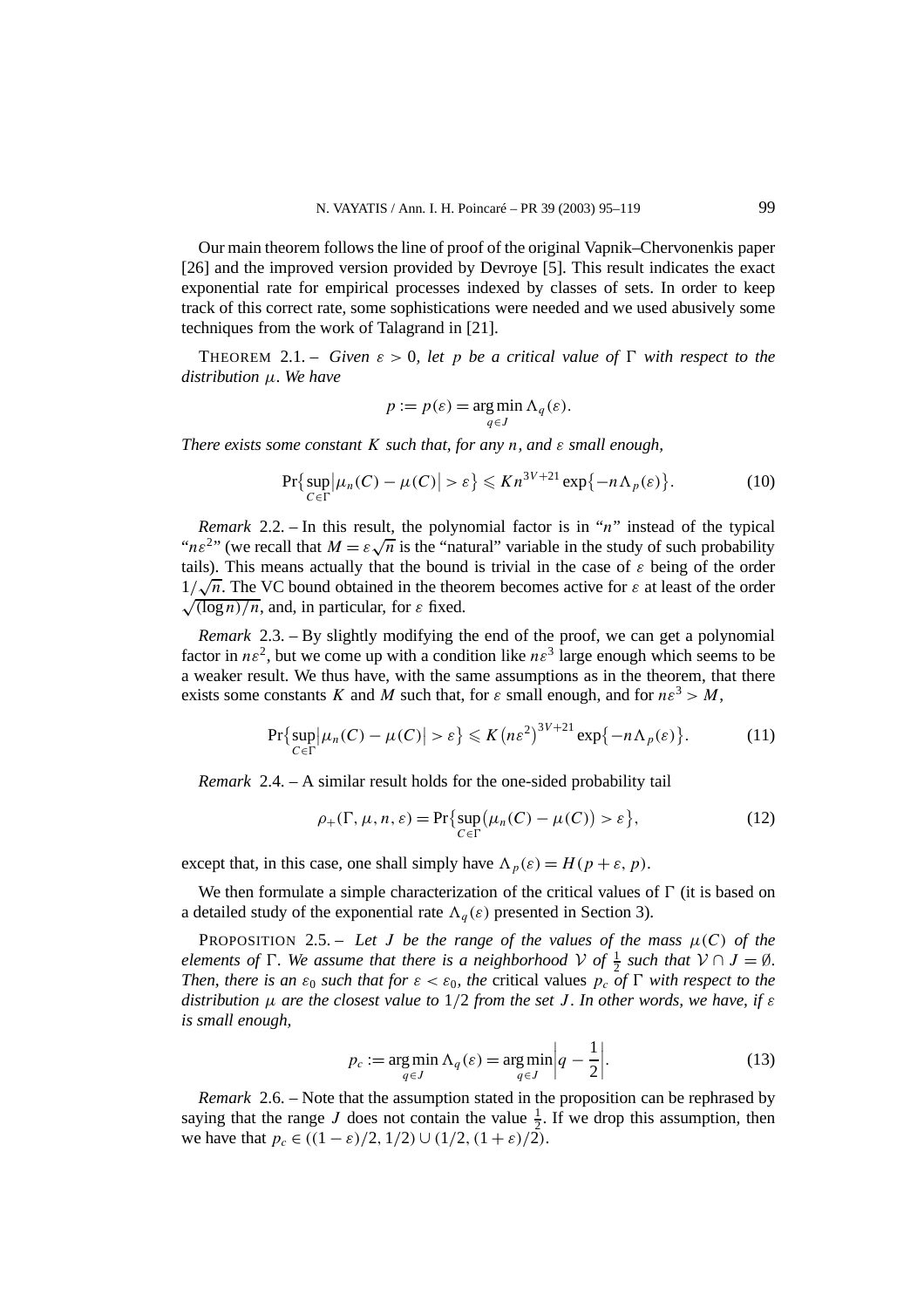*Remark* 2.7. – In any case, because of the symmetry of the function  $q \to \Lambda_q(\varepsilon)$ with respect to the position  $1/2$ , there are at most two critical values for  $\Gamma$  given the distribution  $\mu$ . Indeed, if p is a critical value, then  $1 - p$  is the other possible critical value.

The following sections are dedicated to the proofs of these results. In Section 3, we provide the analysis of the function  $q \to \Lambda_q(\varepsilon)$ . The approximation method is investigated through Section 4. We establish a partial result (cf. Proposition 4.1) which turns out to be useful in the sequel. The proof of Theorem 2.1, based on the combinatorial method, is eventually presented in Section 5.

#### **3. Proof of Proposition 2.5**

We notice that the functions  $x \to H(x + \varepsilon, x)$  and  $x \to H(x - \varepsilon, x)$  are symmetric with respect to  $x = \frac{1}{2}$ . We have indeed,

$$
\forall x, \quad H(x+\varepsilon, x) = H(1-x-\varepsilon, 1-x).
$$

Thus, it suffices to consider the variations of  $g_{\varepsilon}$  defined by  $g_{\varepsilon}(x) = H(x + \varepsilon, x)$  (see Fig. 1). A quick study of this function shows that its second derivative is positive as soon as  $\varepsilon < \sqrt{3}/2$ . Hence, this function is convex. We note  $a = \inf J$  and  $b = \sup J$ . We want to derive the value of  $\inf_{x \in J} H(x + \varepsilon, x)$ .

• *Case* (1)  $a > 1/2$ .

We notice that  $g'_{\varepsilon}(1/2) \ge 0$  if  $\varepsilon \in (0; 1/2)$ , hence  $g_{\varepsilon}$  is increasing on *J* (recall that this function is convex), and we have

$$
\inf_{x \in J} H(x + \varepsilon, x) = H(a + \varepsilon, a).
$$

Similarly, we have

$$
\inf_{x \in J} H(x - \varepsilon, x) = H(a - \varepsilon, a).
$$

Hence,

$$
\inf_{x \in J} \{ H(x + \varepsilon, x) \wedge H(x - \varepsilon, x) \} = H(a + \varepsilon, a) \wedge H(a - \varepsilon, a).
$$

• *Case* (2)  $b < 1/2$ . We notice that  $g'_{\varepsilon}((1 - \varepsilon)/2) < 0$  if  $\varepsilon > 0$ . Thus  $g_{\varepsilon}$  decreases on *J* if we consider  $\varepsilon$  < 1 – 2*b*. We have

$$
\inf_{x \in J} H(x + \varepsilon, x) = H(b + \varepsilon, b).
$$

Thus,

$$
\inf_{x \in J} \{ H(x + \varepsilon, x) \wedge H(x - \varepsilon, x) \} = H(b + \varepsilon, b) \wedge H(b - \varepsilon, b).
$$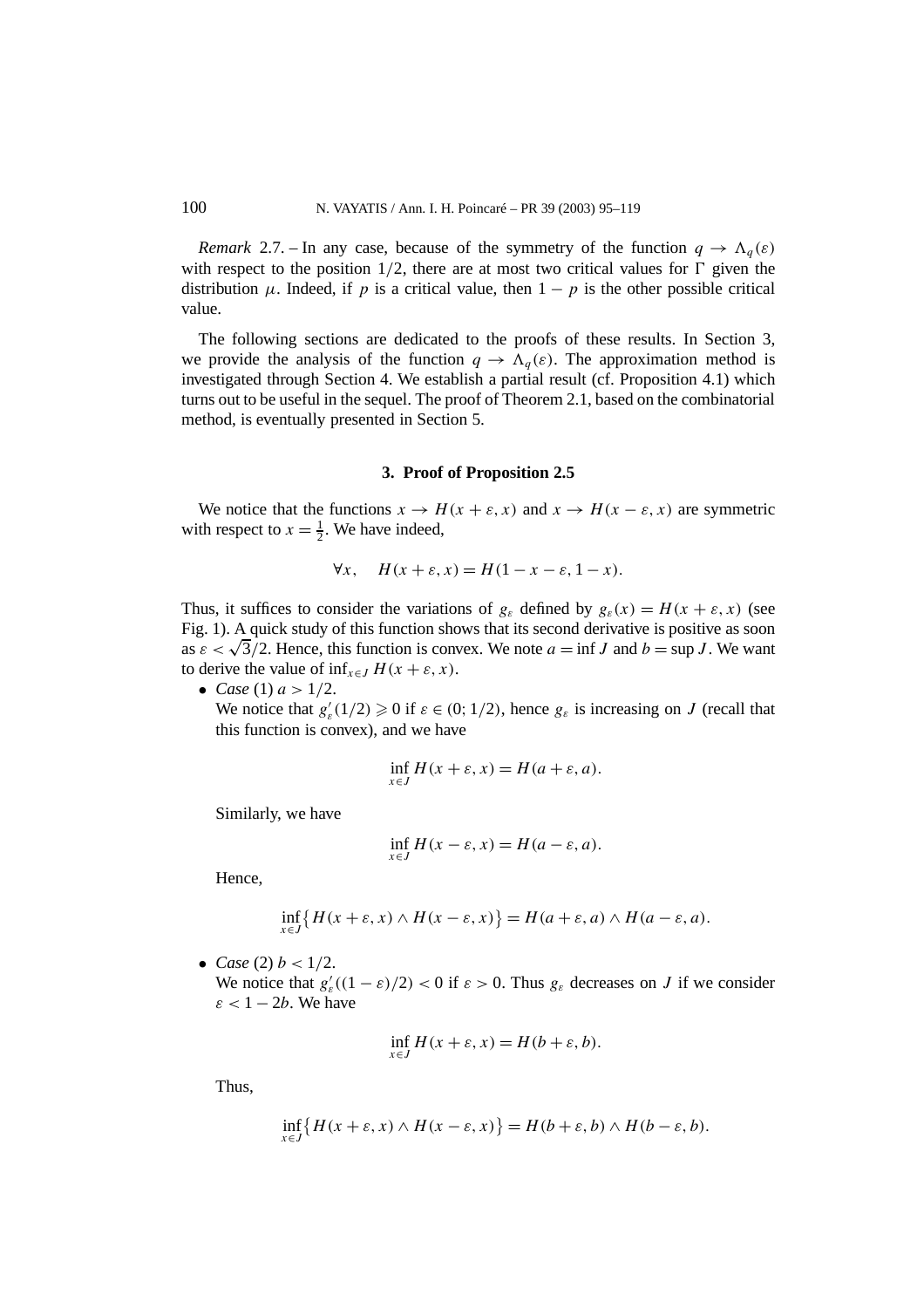

Fig. 1. Plot of the function  $q \to \Lambda_q(\varepsilon)$  for  $\varepsilon = 0.15$ . The branches (a) and (b) represent the function  $q \rightarrow H(q + \varepsilon, q)$ , while (c) and (d) represent the function  $q \rightarrow H(q - \varepsilon, q)$ . The line indexed by (e) corresponds to the universal case (HVT) where the exponential rate is  $2\varepsilon^2$ .

• *Case* (3)  $a < 1/2 < b$ . We write  $J = J_1 \cup J_2$ , where

$$
J_1 = J \cap [0, 1/2[,
$$
 and  $J_2 = J \cap [1/2, 1].$ 

We note  $u = \sup J_1$  and  $v = \inf J_2$ . Since we have assumed that there exists a neighborhood  $\mathcal V$  of  $\frac{1}{2}$  such that  $\mathcal V \cap J = \emptyset$ , we have  $u < 1/2$ . Thus, we have, from Case (2), that, if  $\varepsilon < 1 - 2u$ ,

$$
\inf_{x \in J_1} H(x + \varepsilon, x) = H(u + \varepsilon, u),
$$

and, from Case (1)

$$
\inf_{x \in J_2} H(x + \varepsilon, x) = H(v + \varepsilon, v)
$$

to obtain, eventually,

$$
\inf_{x \in J} H(x + \varepsilon, x) = H(u + \varepsilon, u) \wedge H(v + \varepsilon, v).
$$

We also have

$$
\inf_{x \in J} H(x - \varepsilon, x) = H(u - \varepsilon, u) \wedge H(v - \varepsilon, v).
$$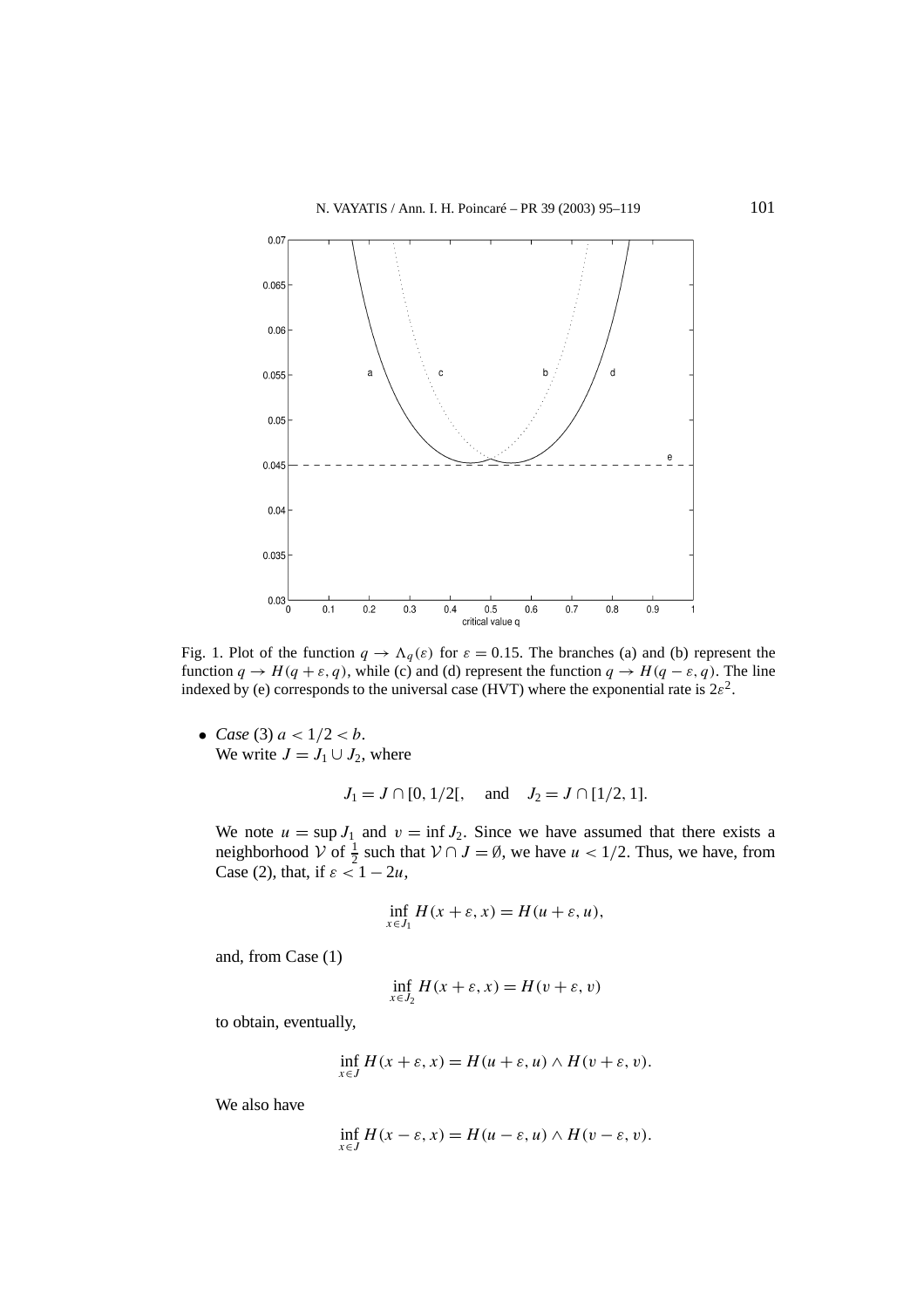Assume that *u* is the closest value to  $1/2$ . Then, since  $1/2 < 1 - u < v$ , we have

$$
H(u-\varepsilon, u) = H(1-u+\varepsilon, 1-u) < H(v+\varepsilon, v),
$$

and, similarly,

$$
H(u+\varepsilon, u) = H(1-u-\varepsilon, 1-u) < H(v-\varepsilon, v).
$$

Thus, if we assume that  $u = \arg \min_{q: q = \mu(C), C \in \Gamma} |q - \frac{1}{2}|$ , we then have

$$
\inf_{x \in J} \{ H(x + \varepsilon, x) \wedge H(x - \varepsilon, x) \} = H(u + \varepsilon, u) \wedge H(u - \varepsilon, u).
$$

The same argument in the case where  $v = \arg \min_{q: q = \mu(C), C \in \Gamma} |q - \frac{1}{2}|$  leads to

$$
\inf_{x \in J} \{ H(x + \varepsilon, x) \wedge H(x - \varepsilon, x) \} = H(v + \varepsilon, v) \wedge H(v - \varepsilon, v).
$$

Therefore, we have proved that, given *J*, then, for  $\varepsilon$  small enough, we have

$$
p := \underset{q: \ q = \mu(C), \ C \in \Gamma}{\arg \min} \left( H(q + \varepsilon, q) \wedge H(q - \varepsilon, q) \right) = \underset{q: \ q = \mu(C), \ C \in \Gamma}{\arg \min} \left| q - \frac{1}{2} \right|.
$$

*Remark* 3.1. – Note that the closer *p* is to 1/2, the smaller  $\varepsilon$  has to be.

## **4. Approximation method**

The bound we have obtained through the approximation method (Proposition 4.1) is simply a preliminary step since it involves a disturbing corrective term. However, this step turns out to play a key role in the proof of our main theorem (Theorem 2.1).

PROPOSITION 4.1. – *For every*  $\beta > 0$ *, there exist*  $M(\beta, p, V)$  *and*  $\varepsilon_0(\beta, p, V) > 0$ *such that if*  $\varepsilon < \varepsilon_0(\beta, p, V)$  *and*  $n\varepsilon^2 > M(\beta, p, V)$ *, we have* 

$$
\Pr\{\sup_{C \in \Gamma} |\mu_n(C) - \mu(C)| > \varepsilon\} \le \exp\{-n(1-\beta)\,\Lambda_p(\varepsilon)\}.
$$
 (14)

*Remark* 4.2. – We mention that the constant *M* is of the order  $O(\frac{1}{\beta^4} \exp{\frac{1}{\beta^2}})$ .

We now turn to the proof of this proposition.

#### **4.1. Proof of Proposition 4.1**

We define a *λ-net*  $\Gamma_{\lambda}$  which is a finite approximation of  $\Gamma$  such that, for any  $C \in \Gamma$ , there is a  $C^* \in \Gamma_\lambda$  such that  $\mu(C\Delta C^*) < \lambda$ . The element  $C^*$  is called the *projection* of *C* on  $\Gamma_{\lambda}$ . We denote by  $J_{\lambda} = \{q = \mu(C): C \in \Gamma_{\lambda}\}\)$ . The cardinality of  $\Gamma_{\lambda}$  is denoted by  $\mathcal{N}(\lambda)$ . We shall consider that  $\lambda = \frac{1}{n\epsilon^2}$ . We denote by  $G_n = \mu_n - \mu$  the centered empirical process. We then have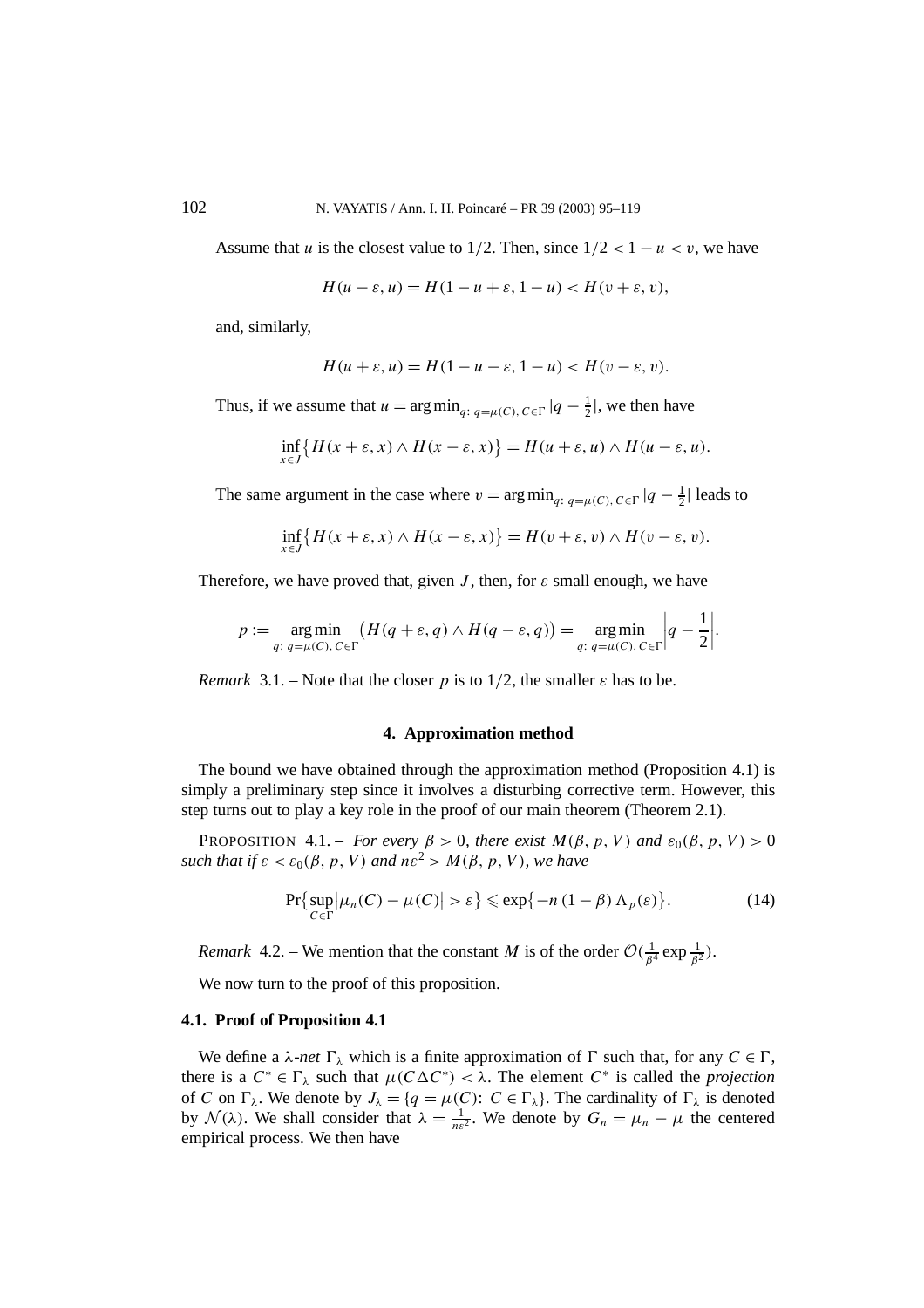N. VAYATIS / Ann. I. H. Poincaré – PR 39 (2003) 95–119 103

$$
\Pr\{\sup_{C \in \Gamma} |G_n(C)| > \varepsilon\} \le \Pr\{\sup_{C \in \Gamma} |G_n(C^*)| > \varepsilon_1\}
$$
  
+ 
$$
\Pr\{\sup_{C \in \Gamma} |G_n(C) - G_n(C^*)| > \varepsilon_2\}
$$
(15)

where  $\varepsilon_1 + \varepsilon_2 = \varepsilon$ .

The first term corresponds to the same problem as the initial one but for a finite family of sets. It is easy to control it with a straightforward application of Chernoff's inequality. Hence, we have, for some *β*,

$$
\Pr\{\sup_{C \in \Gamma} |G_n(C^*)| > \varepsilon_1\} = \Pr\{\sup_{C \in \Gamma_\lambda} |G_n(C)| > \varepsilon_1\}
$$
  
\$\leqslant 2\mathcal{N}(\lambda) \exp\{-n \inf\_{q \in J\_\lambda} \Lambda\_q(\varepsilon\_1)\}\$ (16)

$$
\leq 2\mathcal{N}(\lambda) \exp\{-n \inf_{q \in J} \Lambda_q(\varepsilon_1)\}\tag{17}
$$

$$
\leq 2\mathcal{N}(\lambda) \exp\{-n\Lambda_p(\varepsilon_1)\}\tag{18}
$$

$$
\leq 2\mathcal{N}(\lambda) \exp\{-n(1-\beta)\Lambda_p(\varepsilon)\}.
$$
 (19)

Inequality (16) comes from the union-of-events bound and an application of the Chernoff bound (see the inequalities (6) and (7) in Section 1). The sum is bounded by the worst exponential rate over the range of possible values of  $\mu(C)$ . Inequality (17) simply uses the fact that  $J_\lambda \subset J$ , and inequality (18) is a notational transformation thanks to the definition of the critical value  $p$  (see Definition 1.3). We now explain inequality (19). We note that (see Fig. 1), for *p* fixed, we have

$$
H(p+\varepsilon, p) < H(p-\varepsilon, p), \quad \text{for } p < \frac{1}{2}, \quad \text{and}
$$
\n
$$
H(p+\varepsilon, p) > H(p-\varepsilon, p), \quad \text{for } p > \frac{1}{2}.
$$

Thus, we have that either  $\Lambda_p(\varepsilon) = H(p + \varepsilon, p)$ , either  $\Lambda_p(\varepsilon) = H(p - \varepsilon, p)$  when the parameter *p* is fixed. Hence, the function  $\Lambda_p$  is a convex function of  $\varepsilon$ . We can write that

$$
\Lambda_p(\varepsilon_1) \geqslant \Lambda_p(\varepsilon) + (\varepsilon_1 - \varepsilon) \Lambda'_p(\varepsilon_1).
$$

As we want to obtain the correct exponential rate  $\Lambda_p(\varepsilon)$  with possibly some corrective term, we set  $\beta$  such as  $\Lambda_p(\varepsilon_1) = (1 - \beta)\Lambda_p(\varepsilon)$ . We also set  $\varepsilon_1 = (1 - \theta)\varepsilon$ . Then, we have that *β* and *θ* are related through

$$
\theta \geqslant \beta \bigg( \frac{\Lambda_p(\varepsilon)}{\varepsilon \Lambda'_p(\varepsilon)} \bigg),\,
$$

and the factor between the two is a bounded non-zero quantity. We can keep in mind that  $\theta \simeq \beta/2$ .

The difficult part of the work is to control efficiently the second term which is due to the approximation. We have

$$
\Pr\{\sup_{C\in\Gamma}|G_n(C)-G_n(C^*)|>\varepsilon_2\}
$$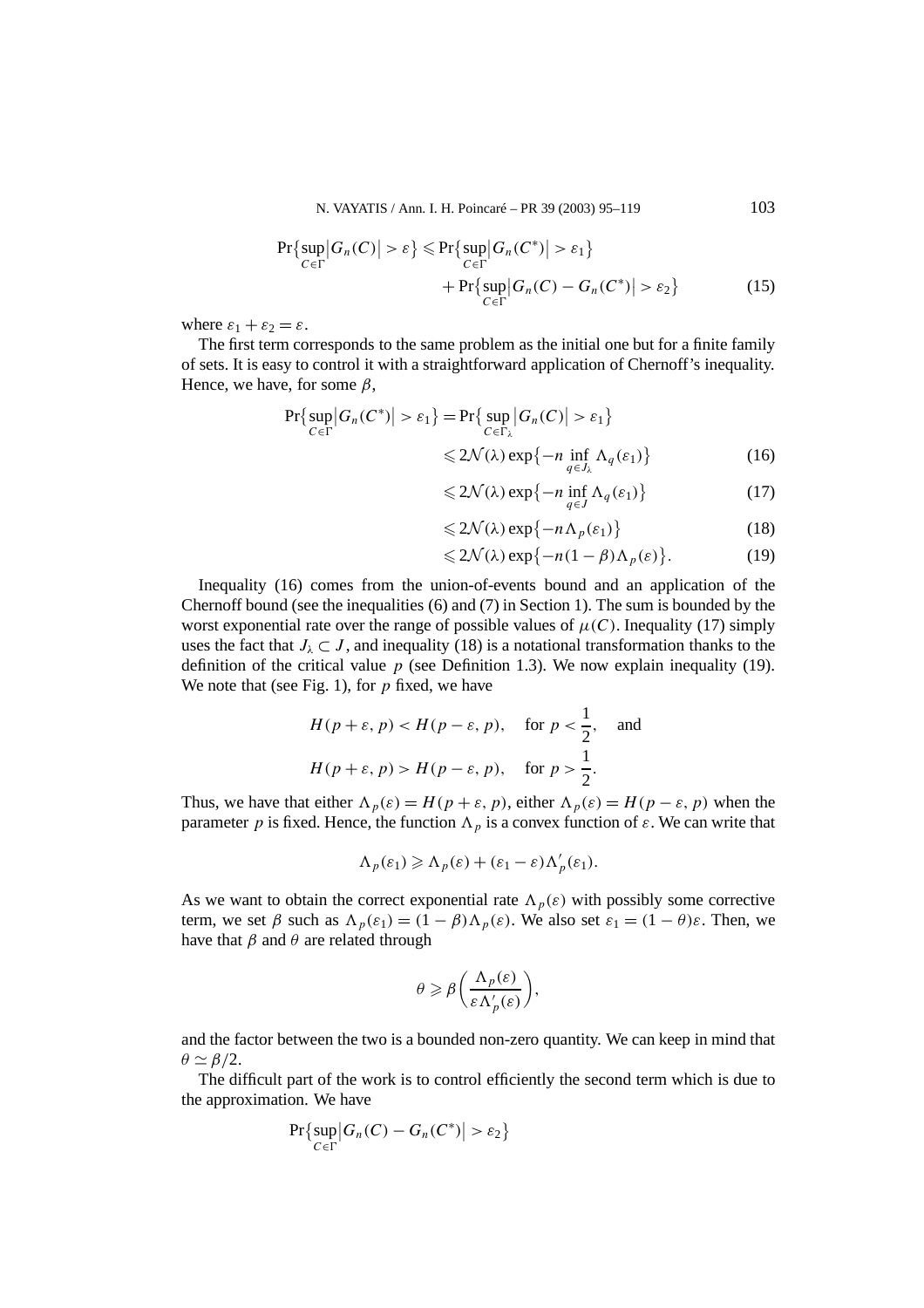104 N. VAYATIS / Ann. I. H. Poincaré – PR 39 (2003) 95–119

$$
\leqslant \mathcal{N}(\lambda) \max_{C^* \in \Gamma_{\lambda}} \Pr \{ \sup_{C \in \mathcal{B}(C^*, \lambda)} \left| G_n(C) - G_n(C^*) \right| > \varepsilon_2 \}. \tag{20}
$$

The essential part of the proof is dedicated to the control of the localized empirical process. Indeed we need to obtain a tractable exponential bound on the quantity

$$
\Pr\{\sup_{C \in \mathcal{B}(C^*,\lambda)} |G_n(C) - G_n(C^*)| > \varepsilon_2\}.
$$
\n(21)

The classical way to deal with suprema in empirical processes theory is to use the *chaining* trick (cf. [19,22,13]). However, this cannot be done straightforwardly since the process involved here does not satisfy a subgaussian inequality. The argument developed here is due to Talagrand in [21] and it can also be found in [22]. In the following Section 4.2, we shall prove

PROPOSITION 4.3. – *With*  $\lambda = 1/(n\epsilon^2)$ *, and the same*  $\beta$  *as before, we have, for*  $n\epsilon^2$ *larger than a constant*  $M(\beta)$ *,* 

$$
\Pr\{\sup_{C\in\mathcal{B}(C^*,\lambda)}|G_n(C)-G_n(C^*)|>\varepsilon_2\}\leqslant 16\exp\{-n(1-\beta)\Lambda_p(\varepsilon)\}.\tag{22}
$$

*We have*  $M(\beta) = O(\frac{1}{\beta^4} \exp{\frac{1}{\beta^2}})$ *.* 

Combining inequalities (19) and (22), we finally obtain a global bound on  $\rho(\Gamma, \mu, n, \mathcal{E})$ *ε)*.

$$
\Pr\{\sup_{C \in \Gamma} |G_n(C)| > \varepsilon\} \leq 18\mathcal{N}(\lambda) \exp\{-n(1-\beta)\Lambda_p(\varepsilon)\}.
$$
 (23)

We conclude the proof of this proposition by using the relationship between metric entropy and the VC dimension. Indeed, we recall from [10] and [22] that there exists a constant *K* such that

$$
\mathcal{N}(\lambda) \leqslant K \left(\frac{1}{\lambda}\right)^V.
$$
\n(24)

We eventually set  $\lambda$  being equal to  $1/(n\epsilon^2)$ . We also consider that

$$
18K\left(n\varepsilon^2\right)^V \leqslant \exp\{n\beta \Lambda_p(\varepsilon)\}\tag{25}
$$

as soon as  $n\epsilon^2 = \mathcal{O}(\frac{1}{\beta}\log\frac{1}{\beta})$ .

Then, at the cost of modifying  $\beta$  up to a multiplicative constant, we obtain Proposition 4.1.

We now turn to the proof of Proposition 4.3.

## **4.2. Proof of Proposition 4.3**

## **4.2.1. Symmetrization**

Consider the centered stochastic process  $\{Z_n(C)\}_{C \in \mathcal{B}(C^*,\lambda)}$  where we have set  $Z_n(C) = G_n(C) - G_n(C^*)$  (we suppose here that  $C^*$  is fixed). We introduce the independent Rademacher random variables  $\varepsilon_1, \ldots, \varepsilon_n$  ( $\varepsilon_i$  takes values 1 and  $-1$  with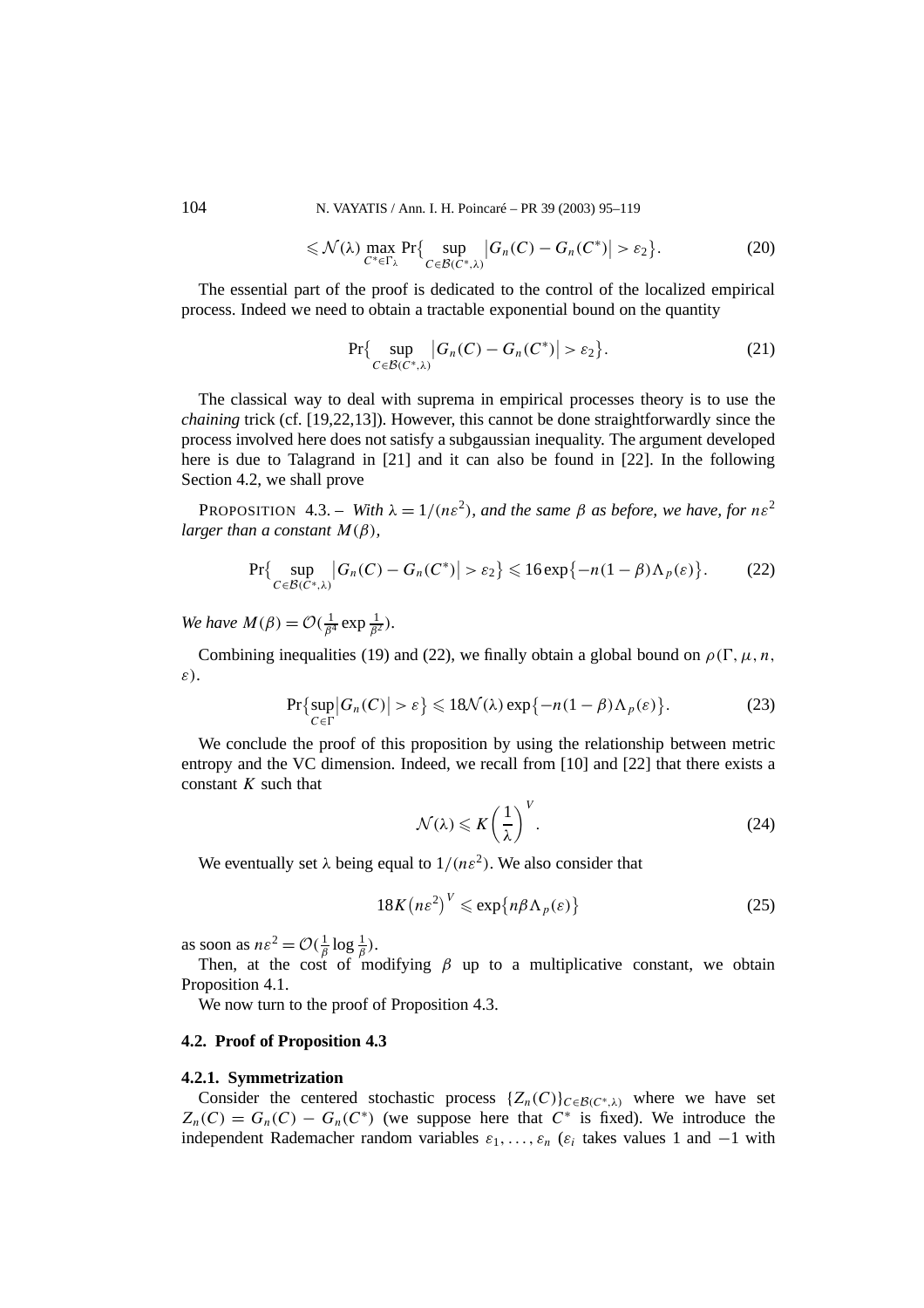probability 1*/*2 each). Thanks to a result from [21] (Lemma 3.1, p. 44 – original result due to Giné and Zinn [9], Lemma 2.7, pp. 936–937), we have, for  $n\varepsilon_2^2 \ge 8$  (here, the measurable functions *f* are of the form  $(1_C - 1_{C^*})$ ),

$$
\Pr\left\{\sup_{C\in\mathcal{B}(C^*,\lambda)}|Z_n(C)|>\varepsilon_2\right\}\leqslant 4\Pr\left\{\sup_{C\in\mathcal{B}(C^*,\lambda)}\left|\frac{1}{n}\sum_{i=1}^n\varepsilon_i(\mathbf{1}_C-\mathbf{1}_{C^*})(X_i)\right|>\frac{\varepsilon_2}{4}\right\},\quad(26)
$$

and, since the random variables

$$
\sup_{C \in \mathcal{B}(C^*,\lambda)} \left| \frac{1}{n} \sum_{i=1}^n \varepsilon_i (\mathbf{1}_C - \mathbf{1}_{C^*})(X_i) \right| \quad \text{and} \quad \sup_{C \in \mathcal{B}(C^*,\lambda)} \left| \frac{1}{n} \sum_{i=1}^n \varepsilon_i \mathbf{1}_{C \Delta C^*}(X_i) \right|
$$

have the same distribution, we have

$$
\Pr\left\{\sup_{C\in\mathcal{B}(C^*,\lambda)}|Z_n(C)|>\varepsilon_2\right\}\leqslant 4\Pr\left\{\sup_{C\in\mathcal{B}(C^*,\lambda)}\left|\frac{1}{n}\sum_{i=1}^n\varepsilon_i\mathbf{1}_{C\Delta C^*}(X_i)\right|>\frac{\varepsilon_2}{4}\right\}.\tag{27}
$$

#### **4.2.2. Conditioning and decomposition using the median**

We set some notations

$$
X_n = \frac{1}{n} \sum_{i=1}^n \varepsilon_i \mathbf{1}_{C \Delta C^*}(x_i),
$$
\n(28)

$$
||X_n|| = \sup_{C \in \mathcal{B}(C^*, \lambda)} |X_n|,
$$
 (29)

$$
\sigma^2 = \sup_{C \in \mathcal{B}(C^*,\lambda)} \left( \frac{1}{n^2} \sum_{i=1}^n \mathbf{1}_{C \Delta C^*}(X_i) \right)
$$
(30)

and Pr<sub>*X*</sub>,  $\mathbb{E}_X$  (respectively Pr<sub>*ε*</sub>,  $\mathbb{E}_\varepsilon$ ) are the conditional distributions and expectations given  $(\varepsilon_i)$  (respectively  $(x_i)$ ).

We attempt to control the the following probability tail.

$$
\Pr\left\{\sup_{C\in\mathcal{B}(C^*,\lambda)}\left|\frac{1}{n}\sum_{i=1}^n\varepsilon_i\mathbf{1}_{C\Delta C^*}(X_i)\right|>\frac{\varepsilon_2}{4}\right\}=\Pr\left\{\|X_n\|>\frac{\varepsilon_2}{4}\right\}.\tag{31}
$$

We fix  $X_i = x_i$  for  $i = 1, \ldots, n$  and we consider the conditional probability of the previous tail. We observe that this is the tail of the supremum norm over the set of indicator functions { $1_{C\Delta C^*}$ ; *C* ∈  $\Gamma$ } of a Rademacher process over the Banach space  $\mathbb{R}^d$ of the form  $X = \sum_{i=1}^{n} \varepsilon_i x_i$  which is known to be subgaussian. This fact is guaranteed by a concentration inequality from [13] on the deviations from the median. This result involves the median  $M(X_n)$  of the process (conditionally on the  $(x_i)$ 's) which is defined by the following inequalities

$$
\Pr_{\varepsilon}\left\{\|X\|>M_X\right\}\leqslant\frac{1}{2}\leqslant\Pr_{\varepsilon}\left\{\|X\|\geqslant M_X\right\}.\tag{32}
$$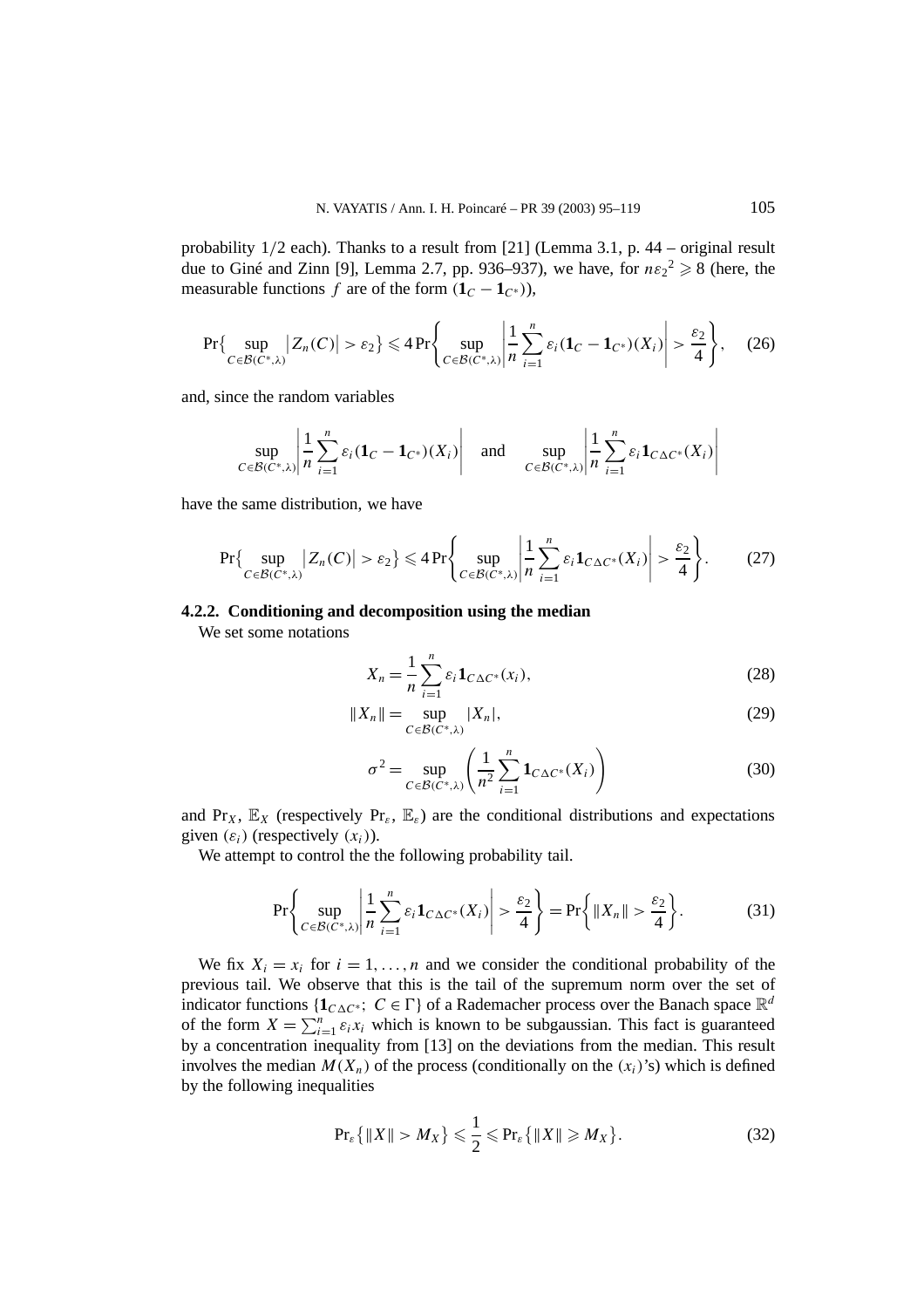Then, using the right inequality, we obtain with the help of Markov inequality

$$
M_X \leqslant 2\mathbb{E}_\varepsilon \|X\|.\tag{33}
$$

According to this concentration result from [13] (Inequality 4.10, p. 100), we have that

$$
\forall t > 0
$$
,  $\Pr_{\varepsilon} \{ \|X_n\| - M(X_n) > t \} \leq 2e^{-t^2/8n^2\sigma^2}$ .

We can then write (computation follows essentially [21] recomposed in [22]), for all  $u > 0$ ,

$$
\Pr\left\{ \|X_n\| > \frac{\varepsilon_2}{4} \right\} = \mathbb{E}_X \Pr_{\varepsilon} \left\{ \|X_n\| > \frac{\varepsilon_2}{4} \right\} \tag{34}
$$

$$
\leqslant \mathbb{E}_X \Pr_{\varepsilon} \left\{ \|X_n\| - M(X_n) > \frac{\varepsilon_2}{8} \right\} + \Pr_X \left\{ M(X_n) > \frac{\varepsilon_2}{8} \right\} \tag{35}
$$

$$
\leq \mathbb{E}_X \left( 2 \exp \left\{ -\frac{\varepsilon_2^2}{512\sigma^2} \right\} \right) + \Pr_X \left\{ \mathbb{E}_\varepsilon \| X_n \| > \frac{\varepsilon_2}{16} \right\} \tag{36}
$$

$$
\leqslant 2\exp\bigg\{-\frac{\varepsilon_2^2}{512u}\bigg\}+\Pr_X\big\{\sigma^2>u\big\}+\Pr_X\bigg\{\mathbb{E}_{\varepsilon}\|X_n\|>\frac{\varepsilon_2}{16}\bigg\}.\tag{37}
$$

We adopt the following notation for this bound,

$$
H = 2\exp\left\{-\frac{\varepsilon_2^2}{512u}\right\} + \Pr_X\{\sigma^2 > u\} + \Pr_X\left\{\mathbb{E}_{\varepsilon} \|X_n\| > \frac{\varepsilon_2}{16}\right\} = D + F + G. \quad (38)
$$

## **4.2.3. Estimating the terms** *F* **and** *G*

Now we use the following result from [22] (Lemma A.4.3, p. 455) in order to bound *F* and *G* in the previous inequality. Indeed, if  $S_n$  is a permutation-symmetric map such that

> (i)  $S_n(x) \leq S_{n+m}(x, y)$ , (ii)  $S_{n+m}(x, y) \leq S_n(x) + S_m(y)$ .

Then, we have, for any strictly positive *t*, and for any integer *n*,

$$
\Pr\{S_n > t\} \leqslant \exp\bigg(-\frac{t}{2}\log\bigg(\frac{t}{4(2\mathbb{E}S_n+1)}\bigg)\bigg). \tag{39}
$$

*Remark* 4.4. – We have slightly modified the original result by keeping the term  $4(2ES_n + 1)$  in the denominator under the logarithm rather than  $12(ES_n \vee 1)$  which is given in [22].

We now apply this result to get the following upper bounds.

• On the one hand, by applying the lemma with  $S_n(X) = n^2\sigma^2$ , and  $t := n^2u$ , we get

$$
F = \Pr_X\{\sigma^2 > u\} \le \exp\left(-\frac{1}{2}n^2u\log\left(\frac{nu}{4(2n\mathbb{E}\sigma^2 + \frac{1}{n})}\right)\right). \tag{40}
$$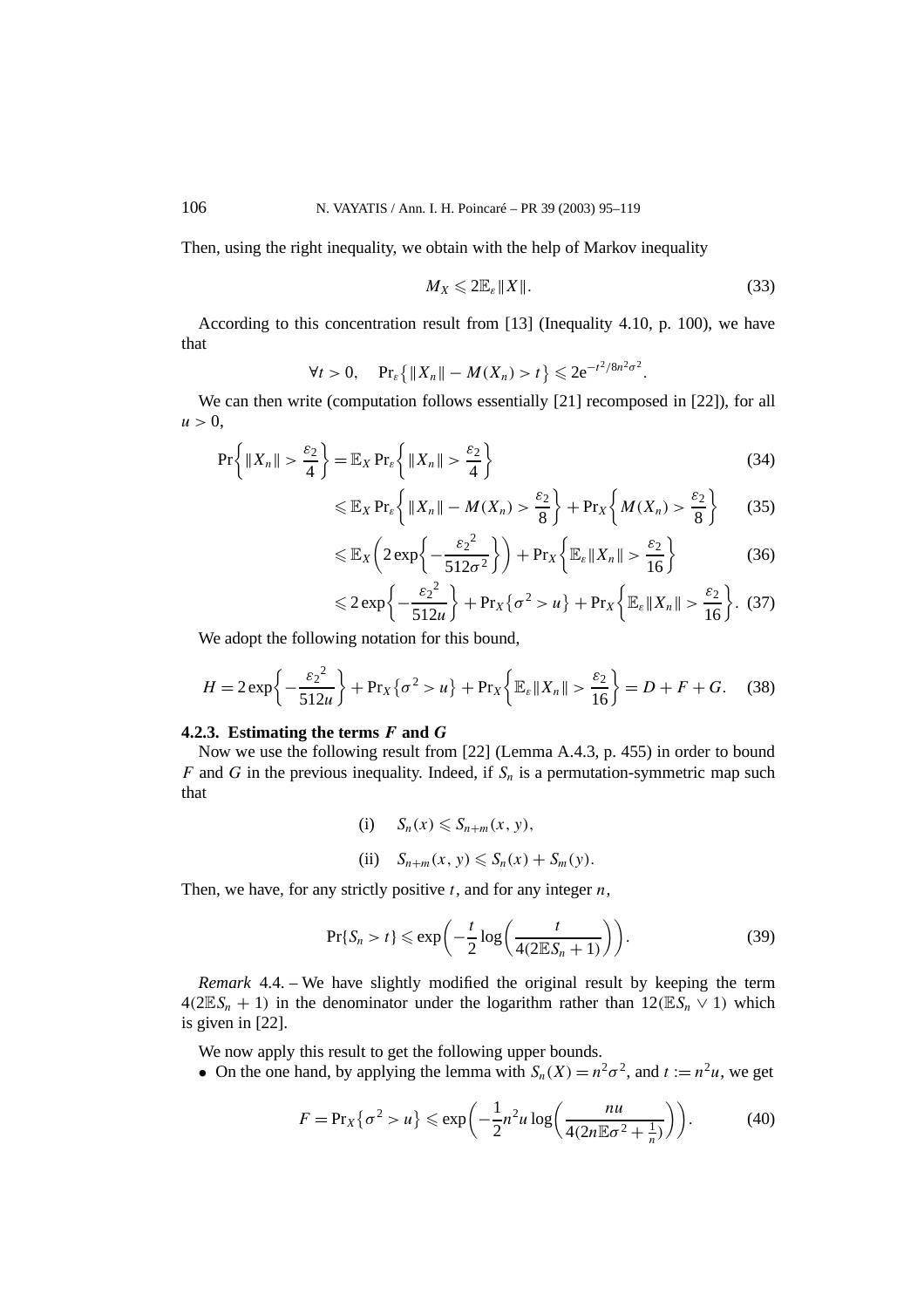• On the other hand, by setting  $S_n(X) = n\mathbf{E}_{\varepsilon} ||X_n||$  and  $t := n\varepsilon_2/16$ , we have <sup>5</sup>

$$
G = \Pr_X\left\{\mathbb{E}_{\varepsilon} \|X_n\| > \frac{\varepsilon_2}{16} \right\} \leqslant \exp\left(-\frac{1}{2} \cdot \frac{n\varepsilon_2}{16} \log\left(\frac{\varepsilon_2}{64(2\mathbb{E} \|X_n\| + \frac{1}{n})}\right)\right). \tag{41}
$$

Now we appeal to some result from [21] (Corollary 3.2) to bound  $\mathbb{E}\sigma^2$ . Applying this inequality for indicator functions of the form  $f = \mathbf{1}_{C\wedge C^*}$  (we have  $\mathbb{E} f = \mu(C\Delta C^*)$ ), we obtain

$$
n\mathbb{E}\sigma^2 \leqslant \lambda + 2\mathbb{E}\|X_n\|.\tag{42}
$$

Thus, we have

$$
4\left(2n\mathbb{E}\sigma^2+\frac{1}{n}\right)\leqslant 4\left(2\lambda+4\mathbb{E}\|X_n\|+\frac{1}{n}\right),\tag{43}
$$

and we can use the following bound for *F*.

$$
\Pr_X\{\sigma^2 > u\} \leqslant \exp\bigg(-\frac{1}{2}n^2u\log\bigg(\frac{nu}{8(\lambda + 2\mathbb{E}||X_n|| + \frac{1}{n})}\bigg)\bigg). \tag{44}
$$

Let  $m_1$ ,  $m_2$  be such that

$$
m_1 \geq \lambda + 2\mathbb{E} \|X_n\| + \frac{1}{n},\tag{45}
$$

$$
m_2 \geqslant 2\mathbb{E} \|X_n\| + \frac{1}{n}.\tag{46}
$$

We have obtained the following control of the tail

$$
L = 2\exp\left\{-\frac{\varepsilon_2^2}{512u}\right\} + \exp\left\{-\frac{1}{2}n^2u\log\left(\frac{nu}{8m_1}\right)\right\} + \exp\left\{-\frac{1}{2}\frac{n\varepsilon_2}{16}\log\left(\frac{\varepsilon_2}{64m_2}\right)\right\}.
$$
 (47)

## **4.2.4.** Bounding  $\mathbb{E} \parallel X_n \parallel$

To get an estimate for  $m_1$ ,  $m_2$ , we need to compute  $\mathbb{E} ||X_n||$ . We recall the technical result obtained by Talagrand [21] (Proposition 6.2). If we set

$$
\lambda = \sup_{C \in \mathcal{B}(C^*,\lambda)} \mu(C\Delta C^*),
$$

then

$$
\mathbb{E}\|X_n\| \leqslant \frac{K}{\sqrt{n}} \bigg( \bigg( \lambda + K^2 \cdot \frac{v}{n} \log \frac{U}{4\lambda} \bigg) v \log \frac{U}{4\lambda} \bigg)^{1/2},\tag{48}
$$

where *K*, *U*, and *v* are some constants.

As we have set  $\lambda = 1/(n\epsilon^2)$ , we get

$$
\mathbb{E}\|X_n\| \leqslant \frac{K}{n\varepsilon} \log(n\varepsilon^2). \tag{49}
$$

 $\frac{5}{5}$  Note that  $\mathbb{E}S_n = n\mathbb{E}_X\mathbb{E}_\varepsilon||X_n|| = n\mathbb{E}||X_n||$ .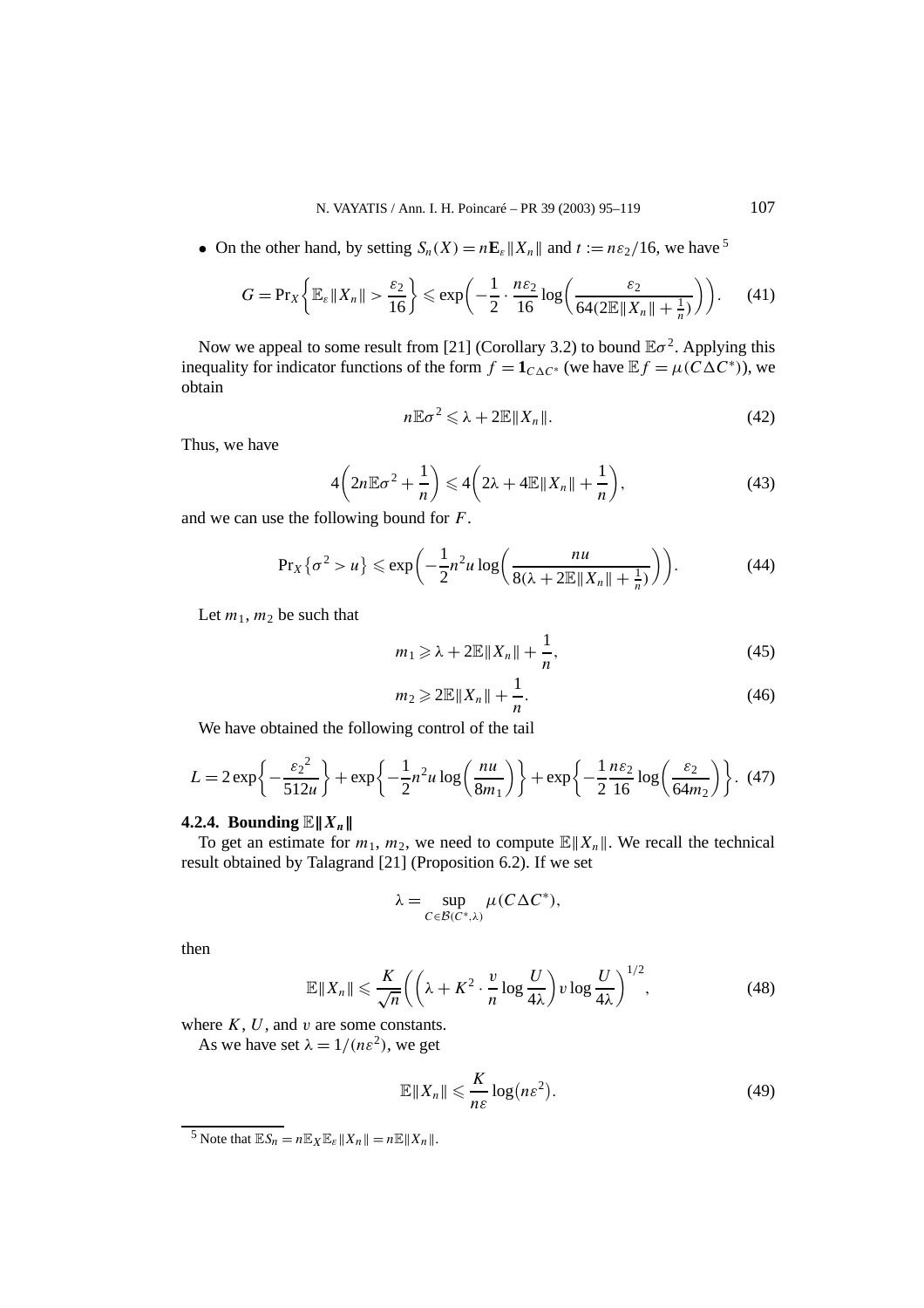Hence, we can take

$$
m_1 = \frac{K}{n\varepsilon^2} \log(n\varepsilon^2),\tag{50}
$$

$$
m_2 = \frac{K}{n\varepsilon} \log(n\varepsilon^2). \tag{51}
$$

## **4.2.5. Optimization**

Now, we adjust the various parameters in such a way that each exponential term in the bound becomes smaller than  $exp{-n(1 - \beta)\Lambda_p(\varepsilon)}$ . We set

$$
\frac{(\theta \varepsilon)^2}{512u} \geqslant n(1-\beta)\Lambda_p(\varepsilon),\tag{52}
$$

$$
\frac{n^2u}{2}\log\left(\frac{nu}{64m_1}\right) \geqslant n(1-\beta)\Lambda_p(\varepsilon),\tag{53}
$$

$$
\frac{n\theta\varepsilon}{32}\log\left(\frac{\theta\varepsilon}{64m_2}\right) \ge n(1-\beta)\Lambda_p(\varepsilon). \tag{54}
$$

From the first two conditions (52) and (53), we can get a single inequality and there is no need to provide the proper choice for  $u$ , but only guarantee that such a choice is possible. We have

$$
\frac{\beta^2}{2048(1-\beta)} \frac{\varepsilon^2}{\Lambda_p(\varepsilon)} \ge n u,\tag{55}
$$

$$
\log\left(\frac{nu}{64K}\frac{ne^2}{\log(ne^2)}\right) \ge 2(1-\beta)\Lambda_p(\varepsilon). \tag{56}
$$

Using the fact that the term  $\frac{\varepsilon^2}{\Lambda_p(\varepsilon)}$  can assumed to be constant (possibly depending on *p*) and taking into account the fact that we have, up to a constant,

$$
x \geqslant A \log A \quad \Rightarrow \quad \frac{x}{\log x} \geqslant A,
$$

we deduce a condition of the form

$$
n\varepsilon^2 \geqslant M_1(\beta, p, V) = \frac{K}{\beta^4} \exp\bigg{\frac{C}{\beta^2}\bigg},
$$

where *K* and *C* are some constants.

Now the third condition (54) leads with a similar argument to

$$
n\varepsilon^2 \geqslant M_2(\beta, p, V) = \frac{K'}{\beta^2} \exp\bigg{\frac{C'}{\beta}\bigg},
$$

with  $K'$ ,  $C'$  being some constants.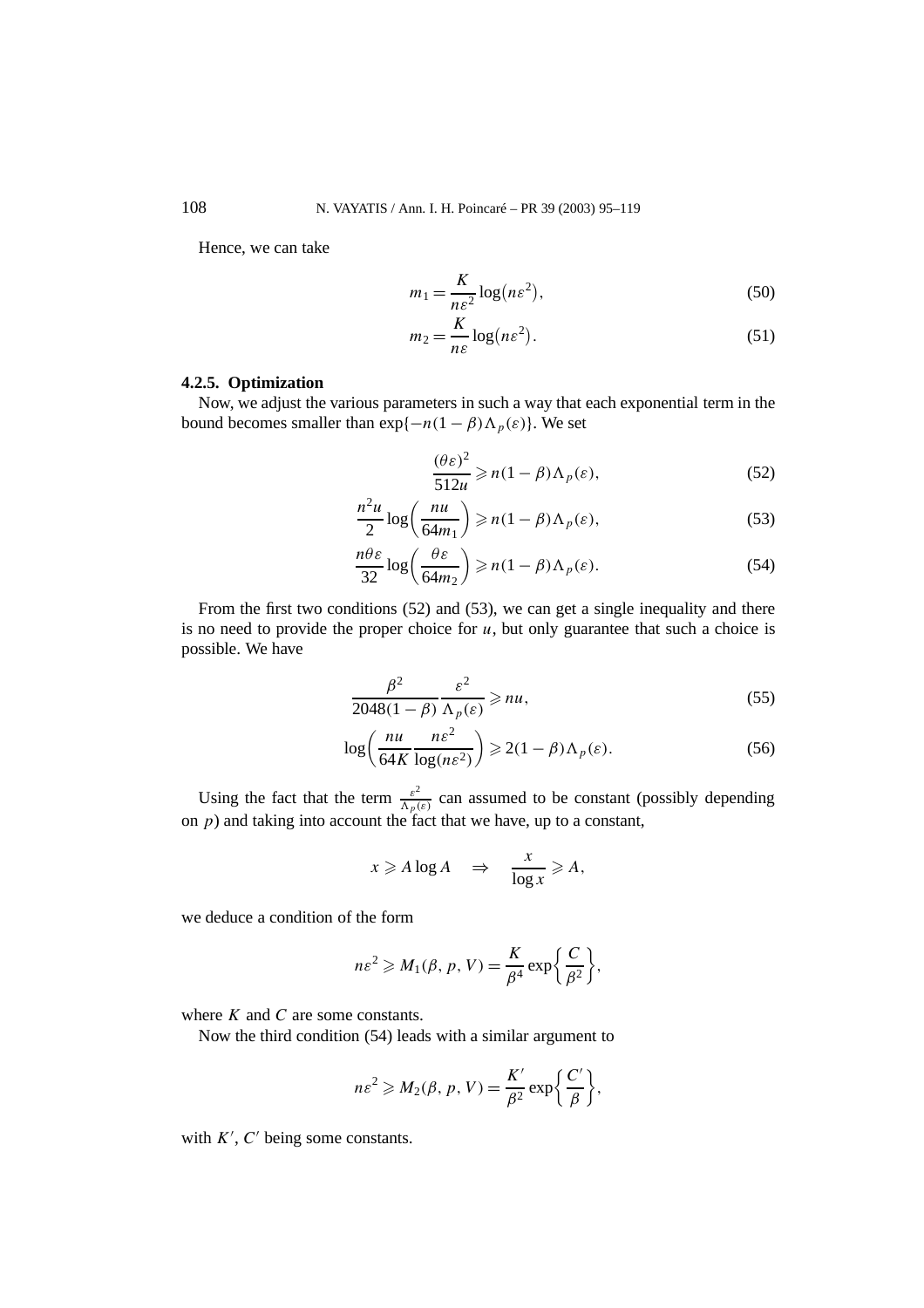## **5. Combinatorial method**

We now turn to the proof of Theorem 2.1. We introduce a new notation for the empirical mean which makes a more explicit reference to the sample,

$$
\mu(C, U_1^n) = \frac{1}{n} \sum_{i=1}^n \mathbf{1}_C(U_i). \tag{57}
$$

We introduce a "ghost" i.i.d. sample  $Y_1, \ldots, Y_m$  from the same probability distribution  $\mu$ , and we use the symmetrization lemma due to Devroye [5] which states that, for any  $\varepsilon > 0$ ,  $m \ge 1$  and  $0 < \alpha < 1$ , we have

$$
\Pr\{\sup_{C \in \Gamma} |\mu(C, X_1^n) - \mu(C)| > \varepsilon\}
$$
  
\$\leqslant \left(1 - \frac{1}{4m\alpha^2 \varepsilon^2}\right)^{-1} \Pr\{\sup\_{C \in \Gamma} |\mu(C, X\_1^n) - \mu(C, Y\_1^m)| > (1 - \alpha)\varepsilon\}. \tag{58}

We set  $\varepsilon^* = (1 - \alpha)\varepsilon$  and

$$
\tau(n, m, \varepsilon, \mu) = \Pr\{\sup_{C \in \Gamma} |\mu(C, X_1^n) - \mu(C, Y_1^m)| > \varepsilon^*\}.
$$
 (59)

With these notations, we rephrase the previous lemma in the following form by

$$
\rho(\Gamma, \mu, n, \varepsilon) \leqslant \left(1 - \frac{1}{4m\alpha^2 \varepsilon^2}\right)^{-1} \tau(n, m, \varepsilon, \mu).
$$
 (60)

We introduce the notation:  $N = n + m$ . Now, we work on the symmetrized probability tail.

$$
\tau(n, m, \varepsilon, \mu) = \int \mathbf{1}_{\{\sup_{C \in \Gamma} |\mu(C, X_1^n) - \mu(C, Y_1^m)| > \varepsilon^*\}} d\mu^{\otimes N}(X_1^n \times Y_1^m) \tag{61}
$$

$$
= \int \sup_{C \in \Gamma} \mathbf{1}_{\{|\mu(C, X_1^n) - \mu(C, Y_1^m)| > \varepsilon^* \}} d\mu^{\otimes N}(X_1^n \times Y_1^m). \tag{62}
$$

Following the line of proof of [26], we consider  $\mathcal{T} = \{T_i\}_{i=1,\dots,N!}$  the set of all permutations of the set  $X_1, \ldots, X_n, Y_1, \ldots, Y_m$  and we notice that there is a finite number  $\mathcal{N}(\Gamma, X_1, \ldots, X_n, Y_1, \ldots, Y_m)$  of equivalence classes of sets in  $\Gamma$  achieving different values for the quantity  $|\mu(C, X_1^n) - \mu(C, Y_1^m)|$ . Hence, it is possible to replace the supremum over  $\Gamma$  by a supremum over an approximation  $\Gamma^*$  of the family  $\Gamma$ , and  $\Gamma^*$ has a finite number of elements equal to  $\mathcal{N}(\Gamma, X_1, \ldots, X_n, Y_1, \ldots, Y_m)$ . Thus, we can write

$$
\tau(n, m, \varepsilon, \mu) \le \int \sum_{C^* \in \Gamma^*} \frac{1}{N!} \sum_{i=1}^{N!} \mathbf{1}_{\{|\mu(C^*, T_i X_1^n) - \mu(C^*, T_i Y_1^m)| > \varepsilon^*\}} d\mu^{\otimes N}(X_1^n \times Y_1^m) \tag{63}
$$

$$
= \int \sum_{C^* \in \Gamma^*} \Pr\{|\mu(C^*, X_1''') - \mu(C^*, Y_1''')| > \varepsilon^* \} d\mu^{\otimes N}(X_1^n \times Y_1^m), \tag{64}
$$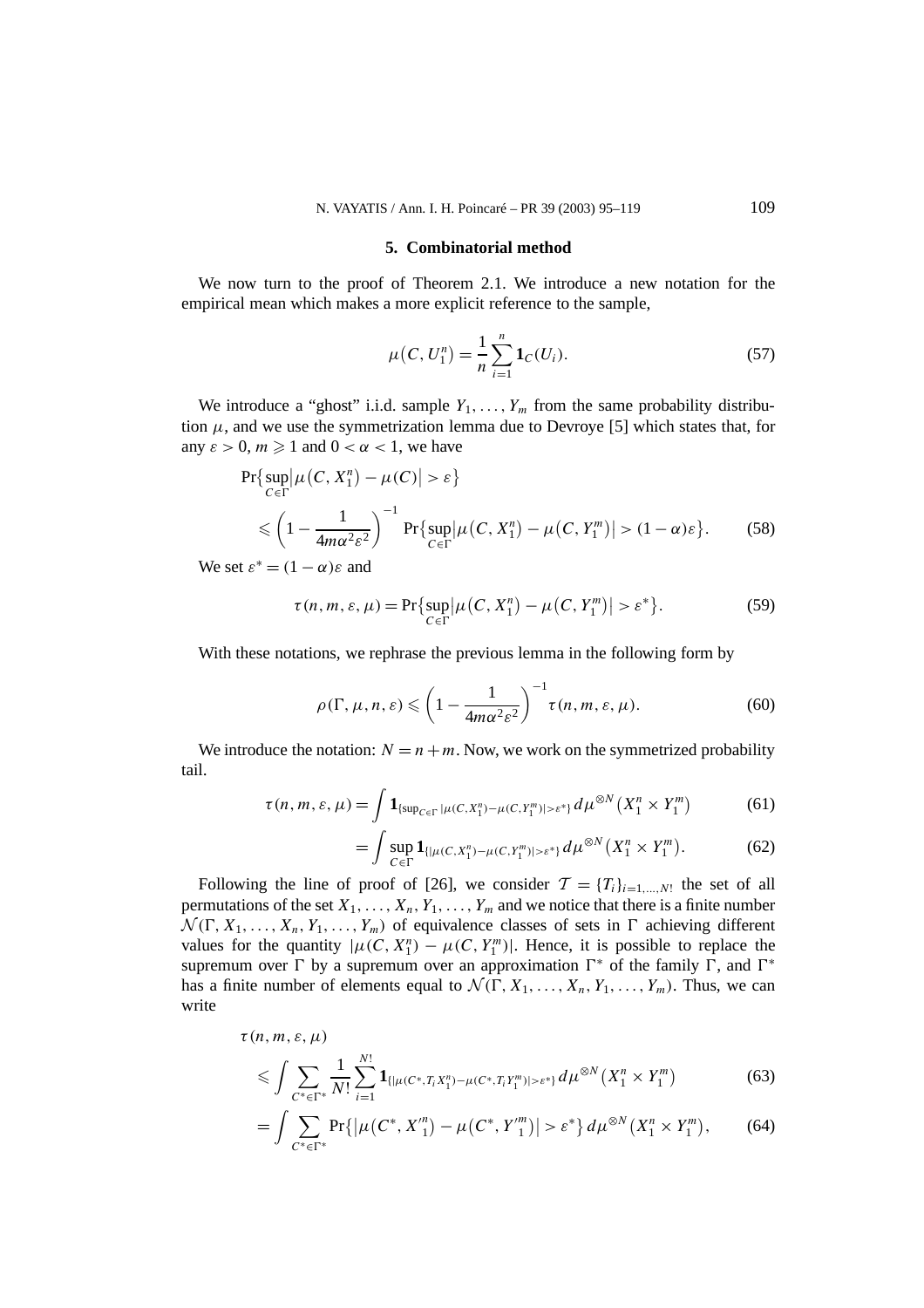where  $X''_1 \times Y''_1$  is obtained by a sampling without replacement draw from  $X_1^n \times Y_1^m$ . We bound each term of the sum separately thanks to the following proposition. Thus, we will consider that the element *C*<sup>∗</sup> is fixed.

PROPOSITION 5.1. – Let  $X_1^n \times Y_1^m$  be a fixed sample. For a fixed  $C^*$ , we set

$$
r = r(C^*) = \sum_{l=1}^{n} \mathbf{1}_{C^*}(X_l) + \sum_{l=1}^{m} \mathbf{1}_{C^*}(Y_l). \tag{65}
$$

*We denote by*  $X_1^m \times Y_1^m$  the random variables obtained through sampling without *replacement from the original sample*  $X_1^n \times Y_1^m$ *. We have* 

$$
\Pr\{| \mu(C^*, X'^n) - \mu(C^*, Y''^n) | > \varepsilon^* | X^n_1 \times Y^n_1 \} \n\leq 2(n+m+1)^7 \exp\{-n \Lambda_{\frac{r}{n+m}}\left(\left(\frac{m}{n+m}\right)\varepsilon^*\right)\}.
$$
\n(66)

*Proof.* – We notice that the actual distribution of the random variable  $r$  is binomial with parameters  $(N, \mu(C^*))$ . Now we consider that the sample  $X_1^n \times Y_1^m$  is fixed, so that all the probabilities involved in this proof are conditional probabilities given the sample. Suppose that  $\mu(C^*, X'^n) = \frac{k}{n}$ , then we have  $\mu(C^*, Y'^m) = \frac{r-k}{m}$ . Thus,

$$
\mu(C^*, X_1^m) - \mu(C^*, Y_1^m) = \frac{k}{n} - \frac{r - k}{m} = \frac{N}{m} \left( \frac{k}{n} - \frac{r}{N} \right),
$$

and  $\frac{r}{N} = \mu(C^*, X'^n \times Y'^m)$ . Hence, we have

$$
\Pr\{| \mu(C^*, X'^n) - \mu(C^*, Y''^n) | > \varepsilon^* \}
$$
  
= 
$$
\Pr\{| \mu(C^*, X'^n) - \mu(C^*, X''^n \times Y''^n) | > \left(\frac{m}{N}\right) \varepsilon^* \},
$$
 (67)

where  $\mu(C^*, X_1^m \times Y_1^m) = \frac{r}{N}$  is non-random if  $C^*$  is fixed as well as the sample  $X_1^n \times Y_1^m$ obtained from the distribution  $\mu$ . Now we have to state an upper bound of Cramér– Chernoff type for the probability

$$
\Pr\bigg\{\bigg|\mu\big(C^*, X'^n_1\big)-\frac{r}{N}\bigg| > \bigg(\frac{m}{N}\bigg)\varepsilon^*\bigg\},\tag{68}
$$

where  $X_1^n$  is a sampling without replacement draw from the set of points  $X_1^n \times Y_1^m$ . We write

$$
\Pr\left\{ \left| \mu(C^*, X_1''') - \frac{r}{N} \right| > \left(\frac{m}{N}\right) \varepsilon^* \right\} = \sum_{k:\ |\frac{k}{n} - \frac{r}{N}| > (\frac{m}{N}) \varepsilon^*} \frac{C_r^k C_{N-r}^{n-k}}{C_N^n}.
$$
 (69)

Then, by Stirling's formula, one gets straightforwardly <sup>6</sup>

$$
\frac{1}{n}\log\left(\frac{C_r^k C_{N-r}^{n-k}}{C_N^n}\right) \leqslant -\bigg\{H\bigg(\frac{k}{n},\frac{r}{N}\bigg) + \frac{m}{n}H\bigg(\frac{r-k}{m},\frac{r}{N}\bigg) + \frac{6}{n}\log(N+1)\bigg\},\tag{70}
$$

<sup>6</sup> One could also check some neat large deviations formulations for sampling without replacement for a binary alphabet in [4] pp. 20–22 and pp. 318–323.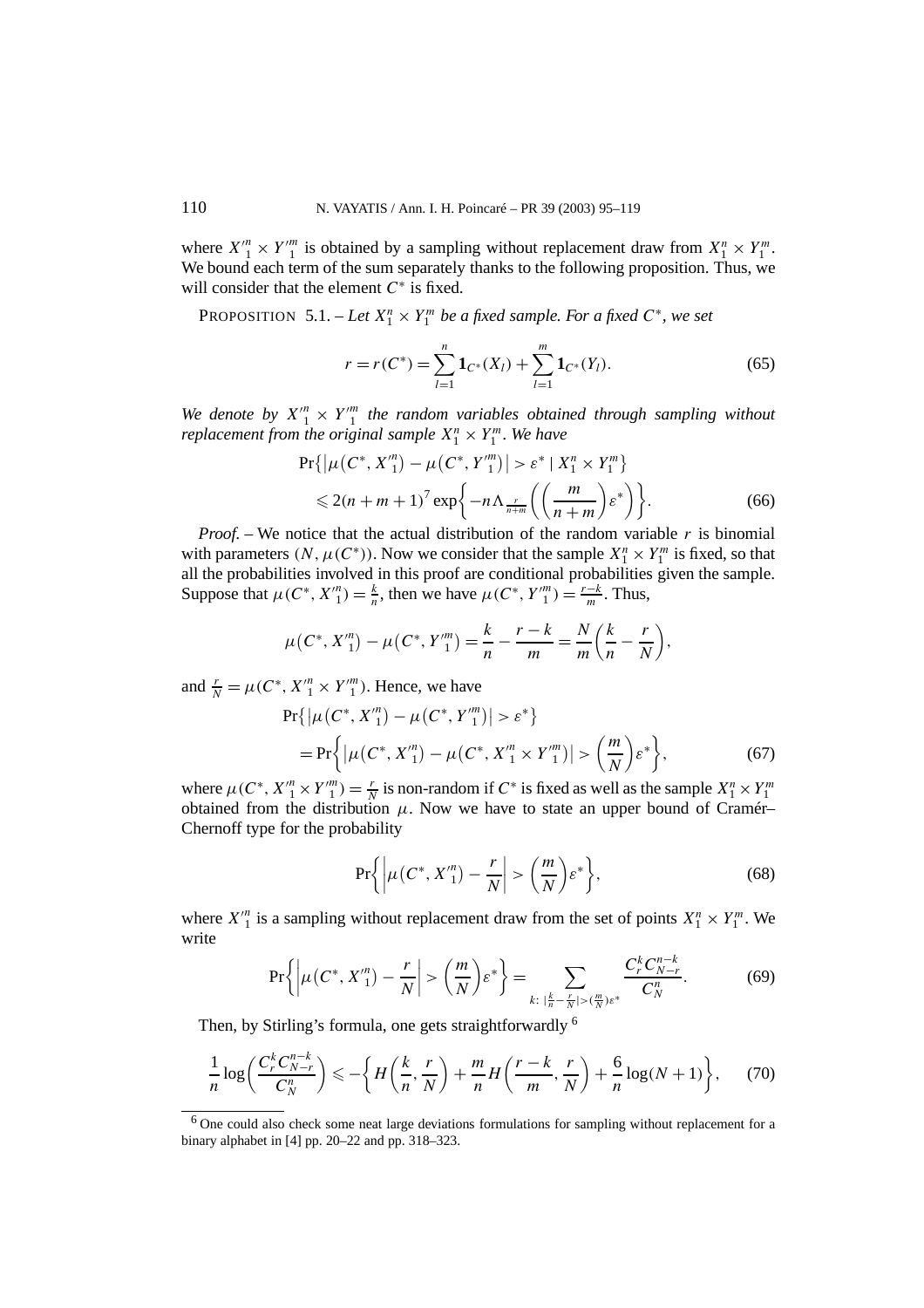where  $H(p,q) = p \log(p/q) + (1-p) \log((1-p)/(1-q))$ .

We recall that the function  $x \to H(x, q)$  is decreasing for  $x < q$  and increasing for  $x > q$ . Let us consider *k* such that  $\frac{k}{n} - \frac{r}{N} > (\frac{m}{N})\varepsilon^*$ . We notice that, in this case,  $k \rightarrow H(\frac{k}{n}, \frac{r}{N})$  increases, and we have

$$
H\left(\frac{k}{n},\frac{r}{N}\right) > H\left(\frac{r}{N} + \frac{m}{N}\varepsilon^*,\frac{r}{N}\right). \tag{71}
$$

Moreover, we have that  $\frac{r-k}{m} < \frac{r}{N}$  and  $\rightarrow H(\frac{r-k}{m}, \frac{r}{N})$  is also increasing in *k*. Thus,

$$
H\left(\frac{r-k}{m},\frac{r}{N}\right) > H\left(\frac{r}{N}-\frac{n}{N}\varepsilon^*,\frac{r}{N}\right). \tag{72}
$$

We then have, by brutally bounding the second term under the exponential (by zero!),

$$
\sum_{k:\frac{k}{n}-\frac{r}{N} > (\frac{m}{N})\varepsilon^*} \frac{C_r^k C_{N-r}^{n-k}}{C_N^n} \le r(N+1)^6 \exp\left\{-n\left(H\left(\frac{r}{N} + \frac{m}{N}\varepsilon^*, \frac{r}{N}\right)\right) + \frac{m}{n}H\left(\frac{r}{N} - \frac{n}{N}\varepsilon^*, \frac{r}{N}\right)\right)\right\}
$$
(73)

$$
\leqslant r(N+1)^6 \exp\bigg\{-nH\bigg(\frac{r}{N}+\frac{m}{N}\varepsilon^*,\frac{r}{N}\bigg)\bigg\}.\tag{74}
$$

Similarly, for *k* such that  $\frac{k}{n} - \frac{r}{N} < -(\frac{m}{N})\varepsilon^*$ , we obtain

$$
\sum_{k:\ \frac{k}{n}-\frac{r}{N}<-(\frac{m}{N})\varepsilon^*}\frac{C_r^k C_{N-r}^{n-k}}{C_N^n}\leqslant r(N+1)^6\exp\bigg\{-nH\bigg(\frac{r}{N}-\frac{m}{N}\varepsilon^*,\frac{r}{N}\bigg)\bigg\}.\tag{75}
$$

We finally use the fact that  $r \leq N$  to end the proof.  $\Box$ 

In the sequel, we will consider only the case of a critical value *p* smaller than 1*/*2 (this is indeed just a matter of notations since  $\Lambda_p = \Lambda_{1-p}$ ). The other part shall be treated in the same way. Now consider the random variable *r* which has a binomial distribution with parameters  $(N, \mu(C^*))$ . Its rate function is known to be  $x \to H(x, \mu(C^*))$ .

**Intuitive argument.** Suppose we can directly proceed as in the proof of Varadhan's lemma (see e.g. in [4] the remark p. 137). Then, we would have the following upper bound on  $\tau(n, m, \varepsilon, \mu)$  (which is not rigorously correct).

$$
\int\limits_{0}^{1}\sum\limits_{C^*\in\Gamma^*} 2(N+1)^7\exp\biggl\{-n\,\Lambda_u\biggl(\frac{m}{N}\varepsilon^*\biggr)-NH\bigl(u,\mu(C^*)\bigr)\biggr\}\,du.
$$

Intuitively, we can see that it suffices to show that the value of the integral is given essentially on the neighborhoods around  $\mu(C^*)$  for each  $C^*$ . Then taking *N* large enough compared to *n* shall end the proof.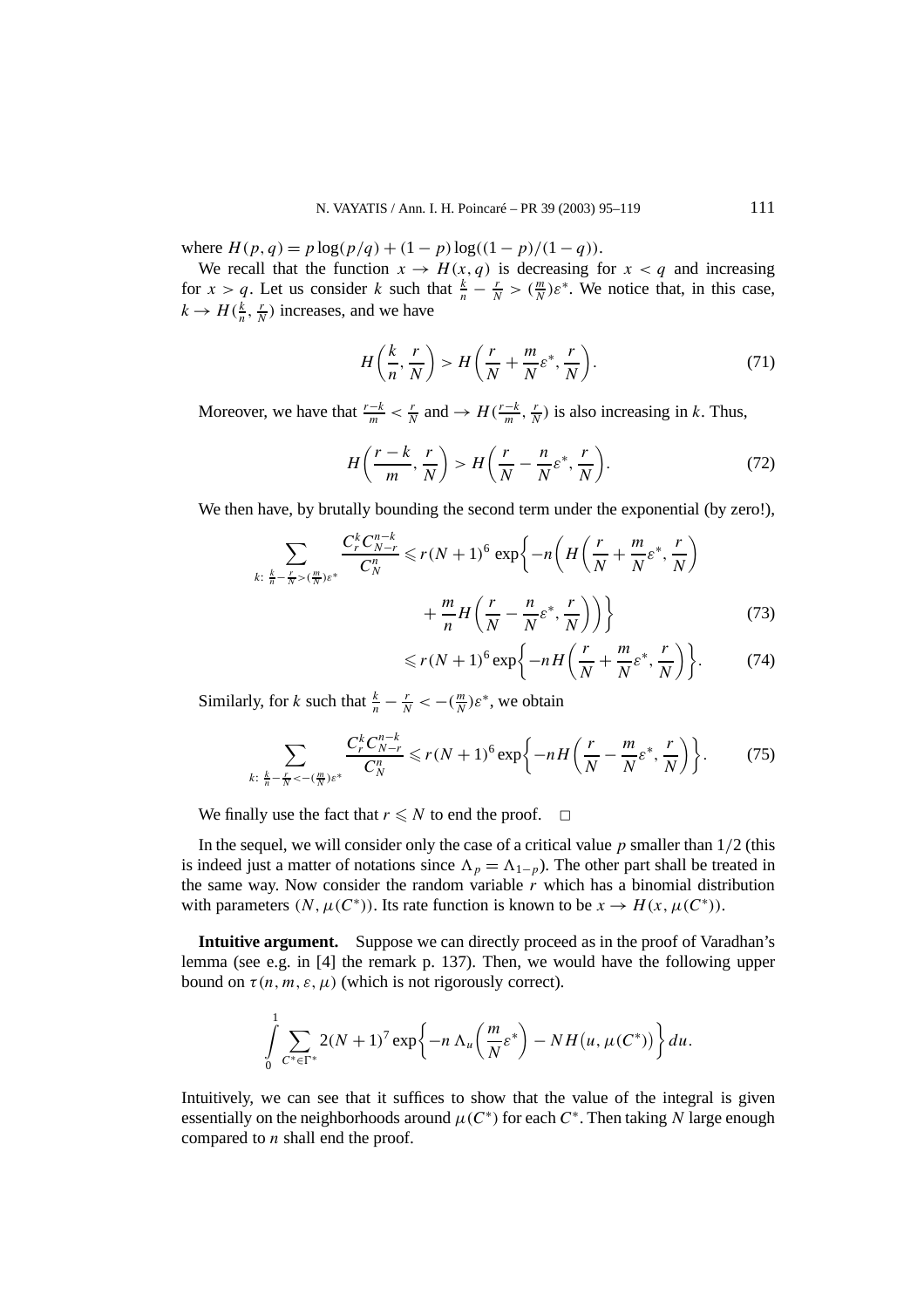**Rigorous argument.** Let us go through the details. In the sequel, *x* will denote a point in the product space  $(\mathbb{R}^d)^N$  (a sample of *N* points of  $\mathbb{R}^d$ ). We start from the bound on *τ (n, m, ε, µ)*,

$$
2\int \sum_{C \in \Gamma^*(x)} \phi(r(C)) d\mu^{\otimes N}(x) \tag{76}
$$

where

$$
\phi(r) := \phi(r, m, n, \varepsilon^*) = (N+1)^7 \exp\left\{-n\Lambda_{\frac{r}{N}}\left(\frac{m}{N}\varepsilon^*\right)\right\}.
$$

First, we fix  $\delta$  such that  $p + 4\delta < 1/2$ , and we decompose, for any x, the finite family  $\Gamma^*(x)$ ,

$$
\Gamma^*(x) = \Gamma_1^*(x) \cup \Gamma_2^*(x) \cup \Gamma_3^*(x) \tag{77}
$$

where

$$
\Gamma_1^*(x) = \left\{ C \in \Gamma^*(x) : \frac{r(C)}{N} \le p + 4\delta \right\},\
$$
  

$$
\Gamma_2^*(x) = \left\{ C \in \Gamma^*(x) : p + 4\delta < \frac{r(C)}{N} < 1 - p - 4\delta \right\},\
$$
  

$$
\Gamma_3^*(x) = \left\{ C \in \Gamma^*(x) : \frac{r(C)}{N} \ge 1 - p - 4\delta \right\}.
$$

We have that, for  $r/N \leq p + 4\delta < 1/2$ ,  $\phi$  is non-decreasing, and for  $r/N \geq 1 - p - 1$  $4\delta > 1/2$ ,  $\phi$  is non-increasing. Therefore, we obtain the following inequalities

$$
\forall C \in \Gamma_1^*, \quad \phi(r(C)) \le (N+1)^7 \exp\left\{-nH\left(p+4\delta+\left(\frac{m}{N}\right)\varepsilon^*, p+4\delta\right)\right\}, \quad (78)
$$

$$
\forall C \in \Gamma_3^*, \quad \phi(r(C)) \le (N+1)^7
$$

$$
\times \exp\left\{-nH\left(1-p-4\delta-\left(\frac{m}{N}\right)\varepsilon^*, 1-p-4\delta\right)\right\}, \quad (79)
$$

and then we can bound uniformly the corresponding parts of the sum using the fact that  $|\Gamma^*(x)| = \mathcal{N}(\Gamma, X_1, \ldots, X_n, Y_1, \ldots, Y_m) \leqslant s(\Gamma, N)$ . Using the symmetry properties of the function  $H$ , we finally obtain

$$
\sum_{C \in \Gamma_1^*(x) \cup \Gamma_3^*(x)} \phi(r(C)) \leqslant s(\Gamma, N)(N+1)^7 \exp\bigg\{-nH\bigg(p+\delta+\bigg(\frac{m}{N}\bigg)\varepsilon^*, p+\delta\bigg)\bigg\}.\tag{80}
$$

For the remaining sets (in  $\Gamma_2^*$ ), we detect the "worst set" which shall be denoted by

$$
\widetilde{C}(x) = \underset{C \in \Gamma_2^*(x)}{\arg \max} \phi\left(\frac{r(C)}{N}\right) \tag{81}
$$

and we use a uniform bound for the sum

$$
\sum_{C \in \Gamma_2^*(x)} \phi(r(C)) \leqslant |\Gamma_2^*(x)| \phi\left(\frac{r(C(x))}{N}\right). \tag{82}
$$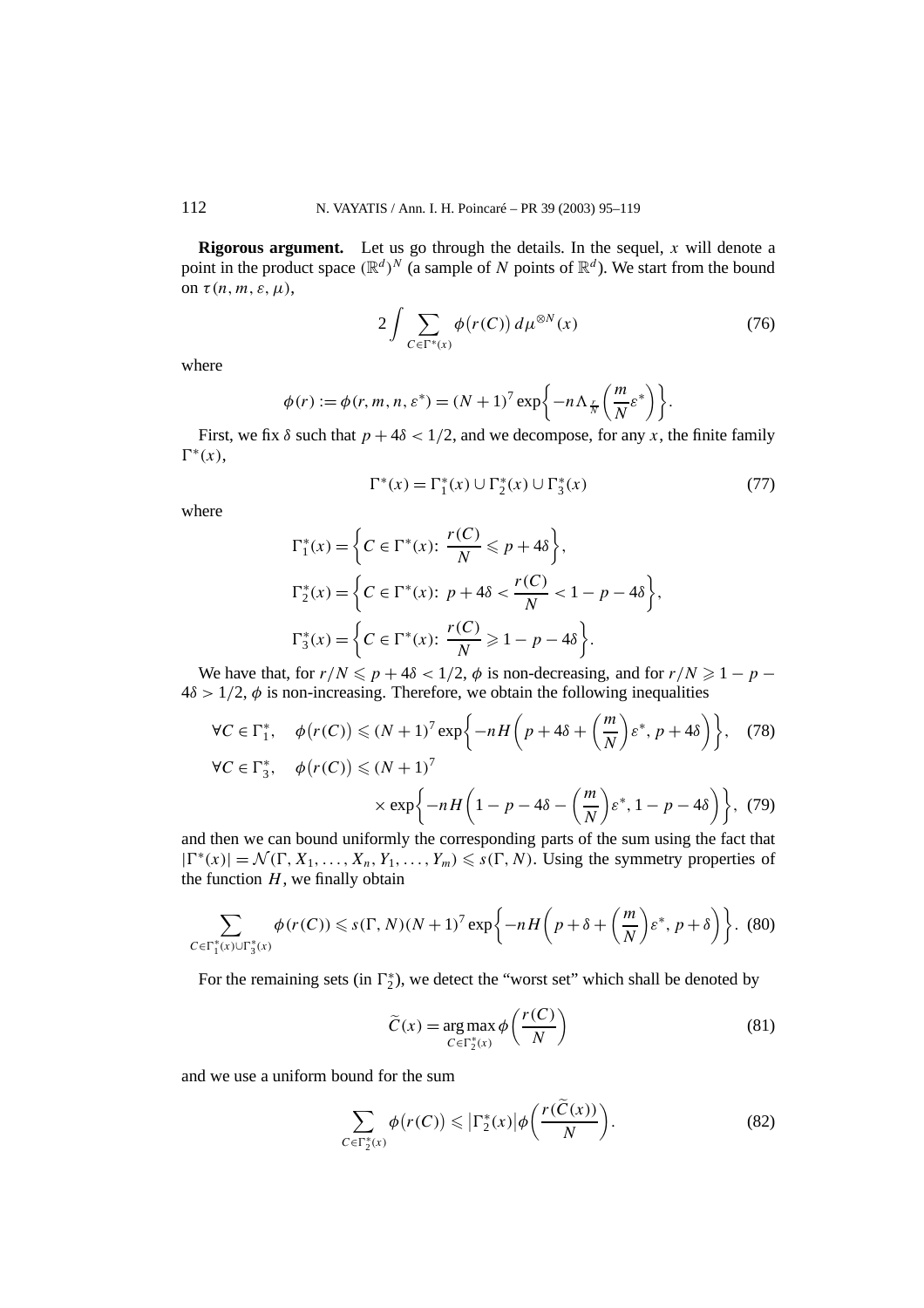Now we introduce the event

$$
\Omega = \left\{ x \colon p + 4\delta < \frac{r(\mathcal{C}(x))}{N} < 1 - p - 4\delta \right\} \tag{83}
$$

and we attempt to control its probability by applying Varadhan's lemma uniformly over the set  $\Omega$ . We recall indeed that the rate function of the random variable  $\frac{r(C)}{N}$  is  $u \to H(u, \mu(C))$ . However, we cannot apply Varadhan's lemma straightforwardly on the random variable  $\frac{r(C(x))}{N}$  because its expected value  $\mu(\widetilde{C}(x))$  depends on the sample *x*. First, we notice that

$$
\left|\Gamma_2^*(x)\right|\phi\left(\frac{r(\tilde{C}(x))}{N}\right) \leqslant s(\Gamma, N)(N+1)^7,\tag{84}
$$

and we then focus on the estimation of the integral  $\int \mathbf{1}_{\Omega}(x) d\mu^{\otimes N}(x)$ .

**Estimation of**  $\int 1_{\Omega}(x) d\mu^{\otimes N}(x)$ . We first introduce a finite, and fixed,  $\delta$ -approximation  $\tilde{\Gamma}$  of  $\Gamma$  such that  $\tilde{\Gamma} = {\tilde{C}_1, \ldots, \tilde{C}_I}$ , and

$$
\forall C \in \Gamma, \quad \exists i: \mu(C\Delta \widetilde{C}_i) < \delta.
$$

From inequality (24), we have that

$$
I = |\tilde{\Gamma}| \sim \left(\frac{1}{\delta}\right)^V.
$$
\n(85)

We introduce the sets

$$
A_i = \{x: \ \mu\big(\widetilde{C}(x)\Delta\widetilde{C}_i\big)<\delta\},\tag{86}
$$

$$
K_i = \left\{ x \colon \left| \frac{r(\tilde{C}(x))}{N} - \frac{r(\tilde{C}_i)}{N} \right| < 2\delta \right\},\tag{87}
$$

and we use the following decomposition

$$
\left(\mathbb{R}^d\right)^N \subset \bigcup_{i=1}^l A_i = \bigcup_{i=1}^l \left((A_i \cap K_i) \cup (A_i \cap \overline{K}_i)\right),\tag{88}
$$

which holds because  $\Gamma$  is assumed to be a totally bounded family.

On the one hand, we have

$$
\int_{A_i \cap K_i} \mathbf{1}_{\Omega}(x) d\mu^{\otimes N}(x) \leqslant \int \mathbf{1}_{\{p+2\delta < \frac{r(\widetilde{C_i})}{N} < 1-p-2\delta\}}(x) d\mu^{\otimes N}(x),\tag{89}
$$

and this last integral can be controlled thanks to Chernoff's inequality. We have indeed

$$
\int \mathbf{1}_{\{p+2\delta < \frac{r(\widetilde{C}_{i})}{N} < 1-p-2\delta\}}(x) d\mu^{\otimes N}(x) = \Pr\bigg\{ p+2\delta < \frac{r(\widetilde{C}_{i})}{N} < 1-p-2\delta \bigg\}.\tag{90}
$$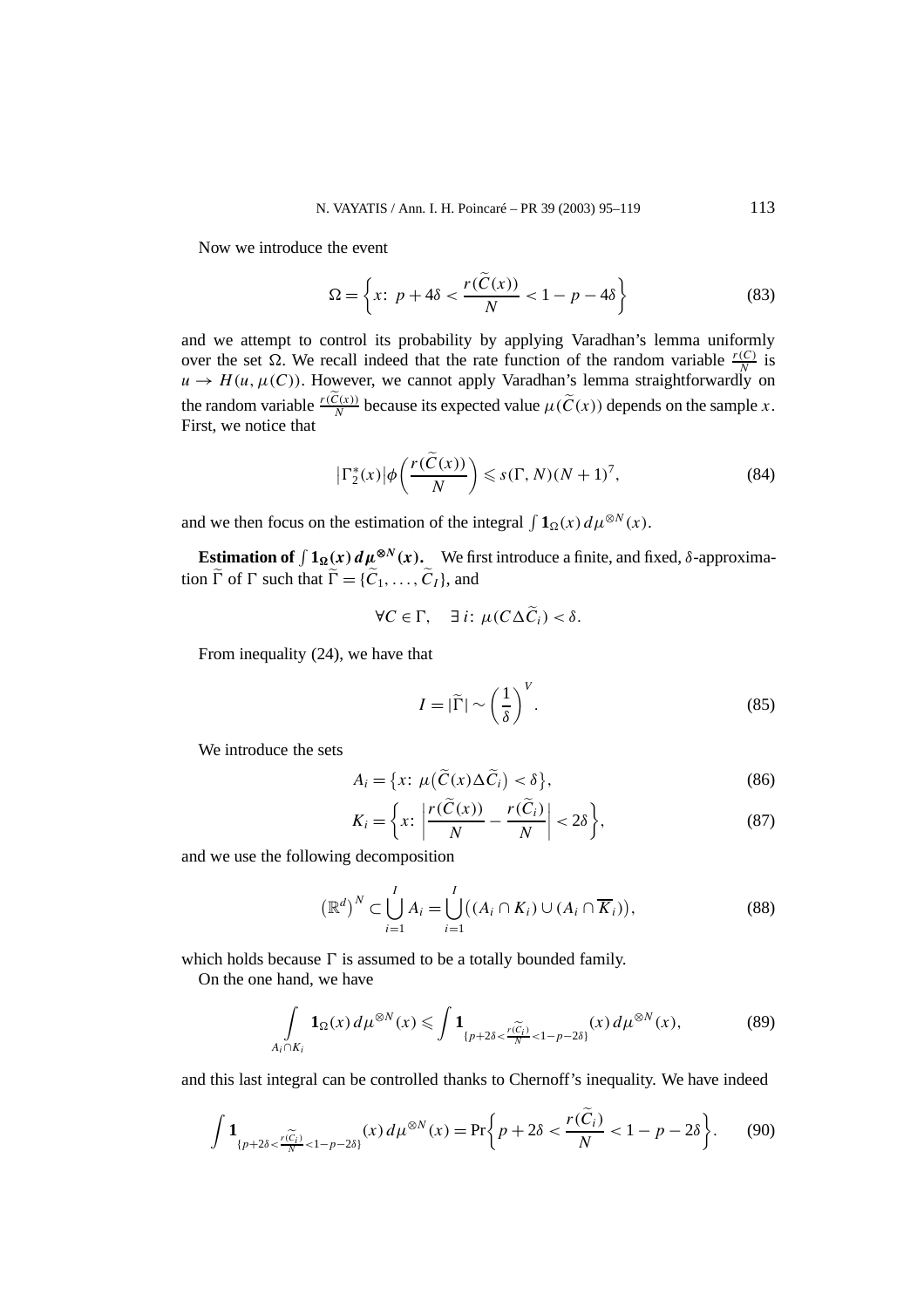Then, we have, if  $\mu(\widetilde{C}_i) < p$ ,

$$
\Pr\bigg\{p+2\delta < \frac{r(\widetilde{C}_i)}{N} < 1 - p - 2\delta\bigg\} \leqslant \Pr\bigg\{\frac{r(\widetilde{C}_i)}{N} > p + 2\delta\bigg\},\tag{91}
$$

$$
\leqslant \exp\{-NH(p+2\delta,\mu(\widetilde{C}_i))\},\qquad(92)
$$

$$
\leqslant \exp\{-NH(p+2\delta, p)\},\tag{93}
$$

where the inequality (92) is the straightforward application of Chernoff inequality (6), and the inequality (93) is due to the fact that the function  $q \to \exp\{-NH(u, q)\}\$ is nondecreasing for  $u > q$ .

In a similar way, if  $\mu(\widetilde{C}_i) > 1 - p$ , we obtain

$$
\Pr\bigg\{p+2\delta < \frac{r(\widetilde{C}_i)}{N} < 1-p-2\delta\bigg\} \leqslant \exp\big\{-NH(1-p-2\delta, 1-p)\big\},\tag{94}
$$

thanks to the monotonicity of the function  $q \to \exp\{-NH(u, q)\}\,$ , which is nonincreasing for  $u > q$ , and also to the second Chernoff inequality (7).

Hence, we have obtained the following bound for any index *i* (because  $H(x + y, x) =$  $H(1-x-y, 1-x)$ ),

$$
\int_{A_i \cap K_i} \mathbf{1}_{\Omega}(x) d\mu^{\otimes N}(x) \leqslant \exp\{-NH(p+2\delta, p)\}.
$$
 (95)

On the other hand, we have

$$
\int_{A_i \cap \overline{K}_i} \mathbf{1}_{\Omega}(x) d\mu^{\otimes N}(x) \leq \mu^{\otimes N}(A_i \cap \overline{K}_i).
$$
 (96)

We introduce the following notation

$$
(Z_1, \ldots, Z_N) := x = (X_1, \ldots, X_n, Y_1, \ldots, Y_m),
$$

and we notice that

$$
|r(\widetilde{C}(x)) - r(\widetilde{C}_i)| \leqslant \sum_{k=1}^N |(\mathbf{1}_{\widetilde{C}(x)} - \mathbf{1}_{\widetilde{C}_i})(Z_k)| \tag{97}
$$

$$
=\sum_{k=1}^{N} \mathbf{1}_{\widetilde{C}(x)\Delta \widetilde{C}_i}(Z_k). \tag{98}
$$

Hence,

$$
x \in A_i \cap \overline{K}_i \implies \frac{1}{N} \sum_{k=1}^N \mathbf{1}_{\widetilde{C}(x)\Delta \widetilde{C}_i}(Z_k) - \mu(\widetilde{C}(x)\Delta \widetilde{C}_i) \ge \delta \quad \text{and} \quad \mu(\widetilde{C}(x)\Delta \widetilde{C}_i) < \delta
$$
  

$$
\implies \sup_{C \in \mathcal{B}(\widetilde{C}_i,\delta)} \left( \frac{1}{N} \sum_{k=1}^N \mathbf{1}_{C\Delta \widetilde{C}_i}(Z_k) - \mu(C\Delta \widetilde{C}_i) \right) \ge \delta,
$$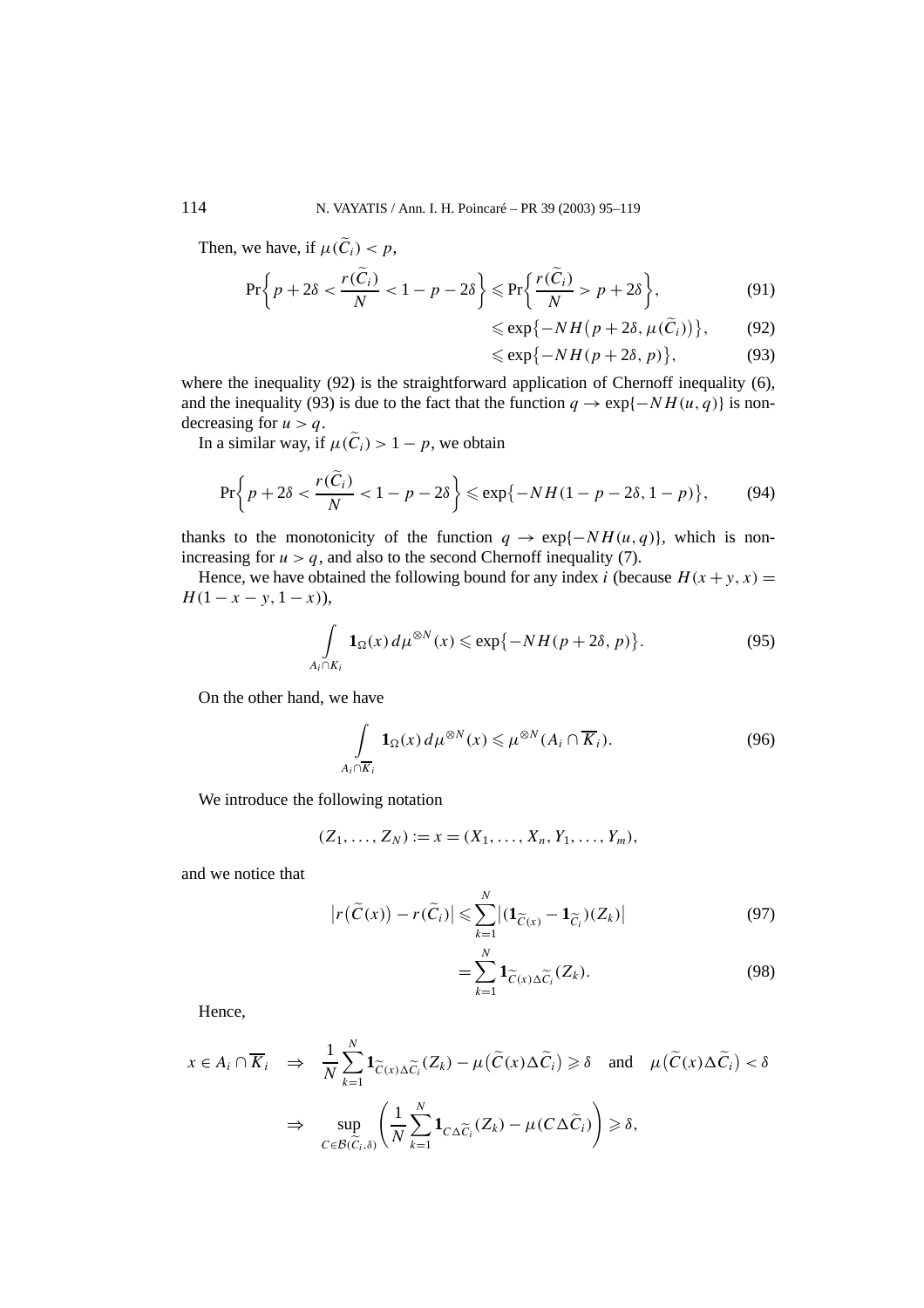where  $\mathcal{B}(\widetilde{C}_i, \delta) = \{C: \mu(C\Delta \widetilde{C}_i) < \delta\}$ . Thus, we have

$$
\mu^{\otimes N}(A_i \cap \overline{K}_i) \le \Pr\Biggl\{\sup_{C \in \mathcal{B}(\widetilde{C}_i, \delta)} \Biggl(\frac{1}{N} \sum_{k=1}^N \mathbf{1}_{C \Delta \widetilde{C}_i} (Z_k) - \mu(C \Delta \widetilde{C}_i) \Biggr) > \delta \Biggr\}.
$$
 (99)

At this point, we use the proposition proved with the approximation method in the previous section (Proposition 4.1) which states that, for  $N\delta^2$  large enough, there exists a constant *K* and a corrective term *β* such that

$$
\Pr\left\{\sup_{C\in\mathcal{B}(\widetilde{C}_{i},\lambda)}\left(\frac{1}{N}\sum_{k=1}^{N}\mathbf{1}_{C\Delta\widetilde{C}_{i}}(Z_{k})-\mu(C\Delta\widetilde{C}_{i})\right)>\delta\right\}
$$
  
\$\leqslant K \exp\{-N(1-\beta)H(2\delta,\delta)\}\$. (100)

We can fix  $\beta = 1/2$ . We have proved that, for  $N\delta^2$  large enough, the following bound holds,

$$
\int_{A_i \cap \overline{K}_i} \mathbf{1}_{\Omega}(x) d\mu^{\otimes N}(x) \leqslant K \exp\bigg\{-\frac{N}{2} H(2\delta, \delta)\bigg\}.
$$
 (101)

Thus, we have obtained a uniform version of Varadhan's lemma, if  $N\delta^2$  is large enough, for the integral

$$
\int \mathbf{1}_{\Omega}(x) d\mu^{\otimes N}(x)
$$
  
\$\leqslant K \left( \left( \frac{1}{\delta} \right)^V \exp\{-NH(p+2\delta, p)\} + \exp\left\{ -\frac{N}{2} H(2\delta, \delta) \right\} \right).\$ (102)

We will now show that the ratio

$$
\frac{H(p+2\delta, p)}{\frac{1}{2}H(2\delta, \delta)}\tag{103}
$$

is smaller than 1 for  $\delta$  small enough. We will need a simple inequality by Hoeffding [11]. Indeed, if  $x < 1/2$ , we have

$$
H(x + y, x) \ge \frac{1}{1 - 2x} \log\left(\frac{1 - x}{x}\right) y^2.
$$
 (104)

Moreover, we have, for fixed *x*, when *y* tends to zero,

$$
H(x+y,x) \sim \frac{y^2}{2x(1-x)}.\tag{105}
$$

Hence, as *δ* comes closer to zero, we have

$$
\frac{H(p+2\delta, p)}{\frac{1}{2}H(2\delta, \delta)} \leq \frac{\frac{4\delta^2}{2p(1-p)}}{\frac{1}{2}\frac{1}{1-2\delta}\log(\frac{1-\delta}{\delta})\delta^2} \sim \frac{4}{\log(1/\delta)} < 1.
$$
 (106)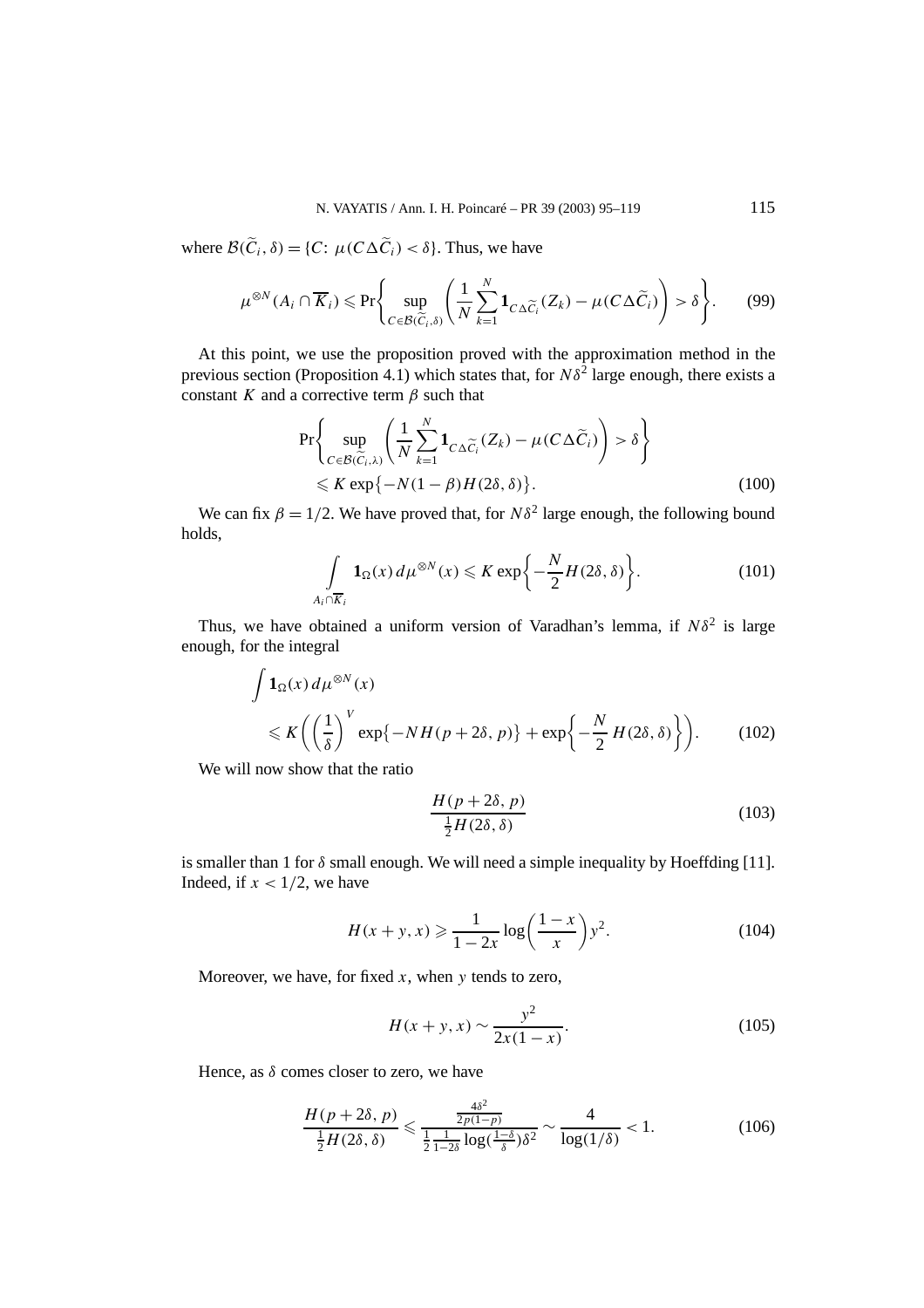We can then neglect the second term at the cost of increasing the multiplicative constant *K*. Thus, we shall use the bound

$$
\int \mathbf{1}_{\Omega}(x) d\mu^{\otimes N}(x) \leqslant K \left(\frac{1}{\delta}\right)^{V} \exp\{-NH(p+2\delta, p)\}.
$$
 (107)

**Global bound on**  $\tau(n, m, \varepsilon, \mu)$ . Hence, we have obtained an explicit bound on  $\tau(n, m, \varepsilon, \mu)$  for  $\delta$  small enough, which is the following

$$
\tau(n,m,\varepsilon,\mu) \leqslant Ks(\Gamma,N)(N+1)^7 \bigg(\exp\{-nH_1\} + \left(\frac{1}{\delta}\right)^V \exp\{-NH_2\}\bigg),\qquad(108)
$$

where we have used the following notations

$$
H_1 = H\left(p + 4\delta + \frac{m}{N}\varepsilon^*, \, p + 4\delta\right),\tag{109}
$$

$$
H_2 = H(p + 2\delta, p). \tag{110}
$$

Now consider the following functions,

$$
f_x(q) = H(q+x, q) \quad (x \text{ fixed}), \tag{111}
$$

$$
g_p(x) = H(p+x, p) \quad (p \text{ fixed}). \tag{112}
$$

Thanks to the convexity of both functions  $f_x$  and  $g_p$ , we have

$$
f_x(p+4\delta) \geqslant f_x(p) + 4\delta f'_x(p),\tag{113}
$$

$$
g_p(2\delta) \geqslant c(p)\delta^2,\tag{114}
$$

where  $c(q)$  is some constant depending on *q*. Hence, if we set  $x = \frac{m}{N} \varepsilon^*$ , we have

$$
\exp\{-nH_1\} = \exp\{-nf_x(p+4\delta)\}\
$$

$$
= \exp\{-nH\left(p+4\delta + \frac{m}{N}\varepsilon^*, p+4\delta\right)\}\
$$
(115)

$$
\leqslant \exp\bigg\{-nH\bigg(p+\frac{m}{N}\varepsilon^*,p\bigg)\bigg\}\cdot \exp\{-n4\delta f'_x(p)\}.\tag{116}
$$

Thus,  $\delta$  should be at most of the order  $\frac{1}{n}$  since  $f'_x(p)$  is usually negative (and bounded since  $m \sim N$ ) and behaves like  $\varepsilon^2$ . Moreover, to control the second term, we shall take *N* such that

$$
NH_2 \geqslant nH_1. \tag{117}
$$

Thus, we impose *N* to satisfy

$$
Ng_p(2\delta) \ge nH\bigg(p + \frac{m}{N}\varepsilon^*, p\bigg),\tag{118}
$$

while we are assuming that  $\delta$  is of the order  $\frac{1}{n}$ . Hence, we can choose  $\delta$  and *N* verifying

$$
Nc(p)\delta^2 \geqslant nH\bigg(p+\frac{m}{N}\varepsilon^*,\,p\bigg),\tag{119}
$$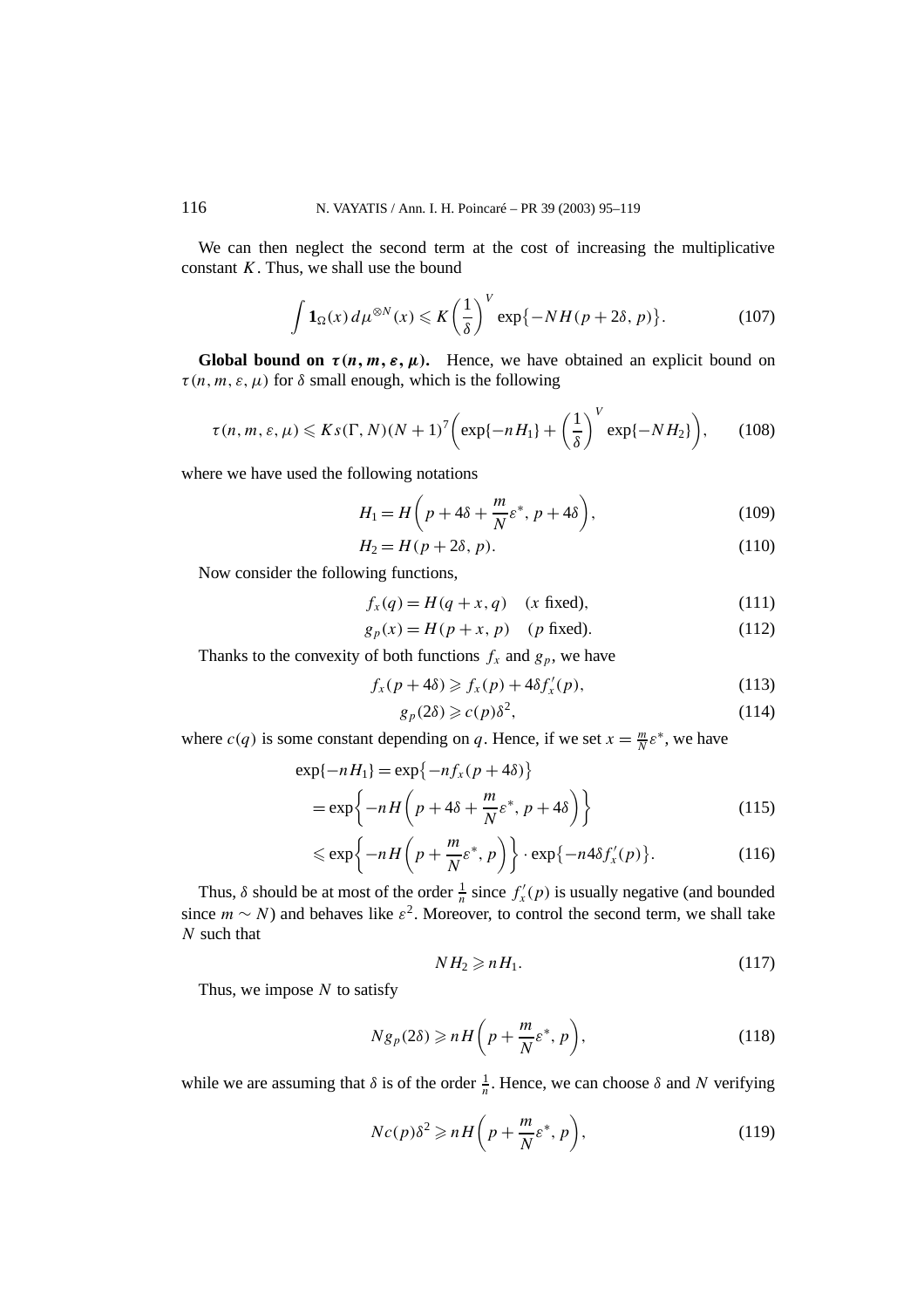which leads to a  $\delta$  of the order  $\sqrt{\frac{n}{N}}$ . Eventually, when  $\delta$  goes to zero as  $\frac{1}{n}$ , choosing  $N = n<sup>3</sup>$  gives a bound on  $\tau(n, m, \varepsilon, \mu)$ , for some constant *K*, like

$$
\tau(n, m, \varepsilon, \mu) \leqslant Kn^{3V+21} \exp\{-n H(p+\varepsilon, p)\},\tag{120}
$$

where we have used Sauer's lemma<sup>7</sup> to bound  $s(\Gamma, N)$ .

To obtain, the global bound on  $\rho(\Gamma, n, m, \varepsilon, \mu)$ , we set  $\alpha = \frac{1}{n}$  in the inequality (60).

*Remark* 5.2. – Note that we have obtained an exponential rate in  $H(p+\varepsilon, p)$  because we assumed that the critical value *p* is smaller than  $1/2$ . If we had taken  $p > 1/2$ , we would have found a rate in  $H(p - \varepsilon, p)$ . The exponential rate  $\Lambda_p(\varepsilon)$  given in the formulation of Theorem 2.1 covers both cases.

#### **6. Open issues**

The result presented in this paper certainly appeals to several improvements. Talagrand has suggested in [21] that the proof technique used to prove his universal bound could be adapted in order to lead to tight distribution-dependent results (see [21], p. 63, last paragraph of Section 6). Indeed, the issue is to obtain the same exponential rate  $\phi(\varepsilon) = \Lambda_n(\varepsilon)$  as in Theorem 2.1 with a fairly tight capacity term (like  $\tau = V - 1/2$ instead of our  $\tau = 3V + 21$ ).

There are other related issues which could be explored in the same spirit.

- Formulate and prove similar bounds in a functional setting.
- Compute tight bounds on the expected value of the maximal deviation, which is a question of growing interest since the impressive recent results on concentration inequalities (see [3,20], and their references).

Moreover, we point out that theoretical analysis on VC bounds and VC dimension could benefit of an empirical study. Indeed, we have proposed in [29] to use computer simulations to estimate the probability of the event  $\{ \sup_{C \in \Gamma} |\mu_n(C) - \mu(C)| > \varepsilon \}$ for particular distributions  $\mu$ . Through this experimental approach, there are several conjectures which can be tested on particular examples.

- Validation of the general structure of VC bounds, and control of asymptotical corrections (existence of polynomial terms smaller than  $(n\varepsilon^2)^{\tau}$ ).
- Numerical values for the multiplicative constant  $K$  and the capacity index  $\tau$ .
- Test of the relationship between the index  $\tau$  and the VC dimension *V* (for instance, we have checked, that, for halfspaces, the formula  $\tau = V - 1$  holds true).
- Dependence of the effective VC dimension on the underlying distribution  $\mu$  (on a simple example, we have observed that the estimated values of the VC dimension *V* for a fixed family  $\Gamma$  depend strongly on the distribution  $\mu$ ).

We find this experimental work very stimulating and complementary to the theoretical analysis. Indeed, the simulation part appears as a very promising means to develop intuition and state conjectures about issues such as the distribution-sensitivity of combinatorial capacities.

<sup>7</sup> This combinatorial result gives a polynomial bound on the shattering coefficient in case of a finite VC dimension:  $s(\Gamma, N) \leq (eN/V)^V$ .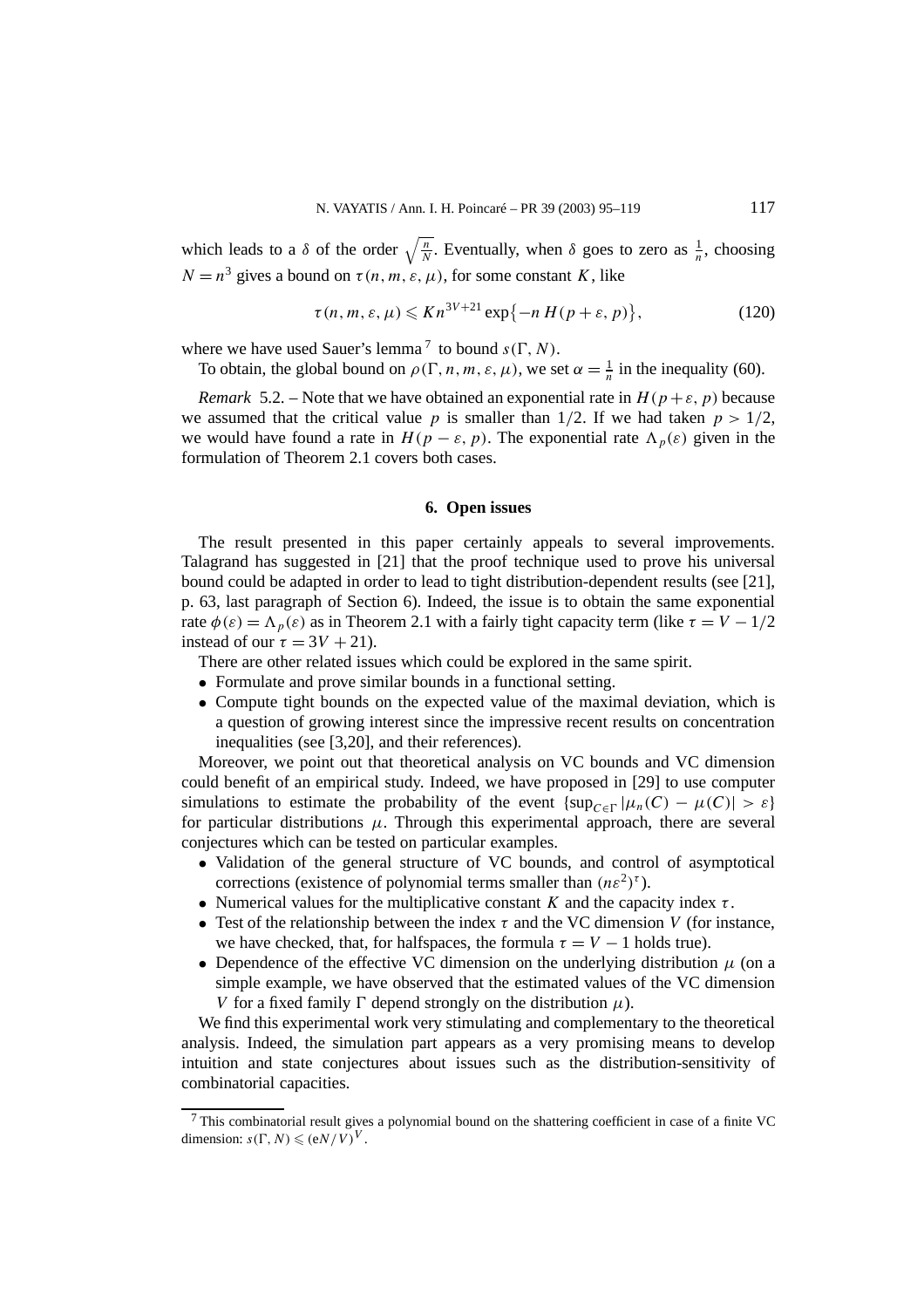#### **Acknowledgements**

The origin of this work is due to Professor Robert Azencott. For his guidance and support, the author is deeply grateful to him. The author also thanks Professors Gábor Lugosi and Alain Trouvé for their meticulous reading of the previous version of this paper (in [29]) and their insightful comments.

#### REFERENCES

- [1] K. Alexander, Probability inequalities for empirical processes and a law of the iterated logarithm, Ann. Probab. 4 (1984) 1041–1067.
- [2] R. Azencott, Communication for the fifty years of the Department of Mathematics at Brown University (USA), 1996.
- [3] S. Boucheron, G. Lugosi, P. Massart, A sharp concentration inequality with applications, Random Structures and Algorithms 16 (3) (2000) 277–292.
- [4] A. Dembo, O. Zeitouni, Large Deviations Techniques and Applications, 2nd Edition, Springer, 1998.
- [5] L. Devroye, Bounds for the uniform deviation of empirical measures, J. Multivariate Anal. 12 (1982) 72–79.
- [6] L. Devroye, L. Györfi, G. Lugosi, A Probabilistic Theory of Pattern Recognition, Springer, 1996.
- [7] R.M. Dudley, A course on empirical processes, in: P.L. Hennequin (Ed.), Ecole d'Eté de Probabilités de Saint-Flour XII – 1982, in: Lecture Notes in Mathematics, Vol. 1097, Springer-Verlag, 1982, pp. 1–142.
- [8] A. Dvoretzky, J. Kiefer, J. Wolfowitz, Asymptotic minimax character of the sample distribution function and of the classical multinomial estimator, Ann. Math. Statist. 27 (1956) 642–669.
- [9] E. Giné, J. Zinn, On the central limit theorem for empirical processes, Ann. Probab. 12 (1984) 929–989.
- [10] D. Haussler, Sphere packing numbers for subsets of the Boolean *n*-cube with bounded Vapnik–Chervonenkis dimension, J. Combin. Theory Series A 69 (1995) 217–232.
- [11] W. Hoeffding, Probability inequalities for sums of bounded random variables, J. Amer. Statist. Assoc. 58 (1963) 13–30.
- [12] J. Kiefer, On large deviations of the empirical d.f. of vector chance variables and a law of the iterated logarithm, Pacific J. Math. 11 (1961) 649–660.
- [13] M. Ledoux, M. Talagrand, Probability in Banach Spaces, Springer-Verlag, 1992.
- [14] G. Lugosi, Improved upper bounds for probabilities of uniform deviations, Statist. Probab. Lett. 25 (1995) 71–77.
- [15] P. Massart, Rates of convergence in the central limit theorem for empirical processes, Annales de l'Institut Henri Poincaré 22 (4) (1986) 381–423.
- [16] P. Massart, The tight constant in the Dvoretzky–Kiefer–Wolfowitz inequality, Ann. Probab. 18 (1990) 1269–1283.
- [17] J.M.R. Parrondo, C. van den Broeck, Vapnik–Chervonenkis bounds for generalization, J. Phys. A: Math. Gen. 26 (1993) 2211–2223.
- [18] D. Pollard, Convergence of Stochastic Processes, Springer-Verlag, 1984.
- [19] D. Pollard, Empirical Processes: Theory and Applications, in: NSF-CBMS Regional Conference Series in Probability and Statistics, Vol. 2, Institute of Mathematical Statistics, 1991.